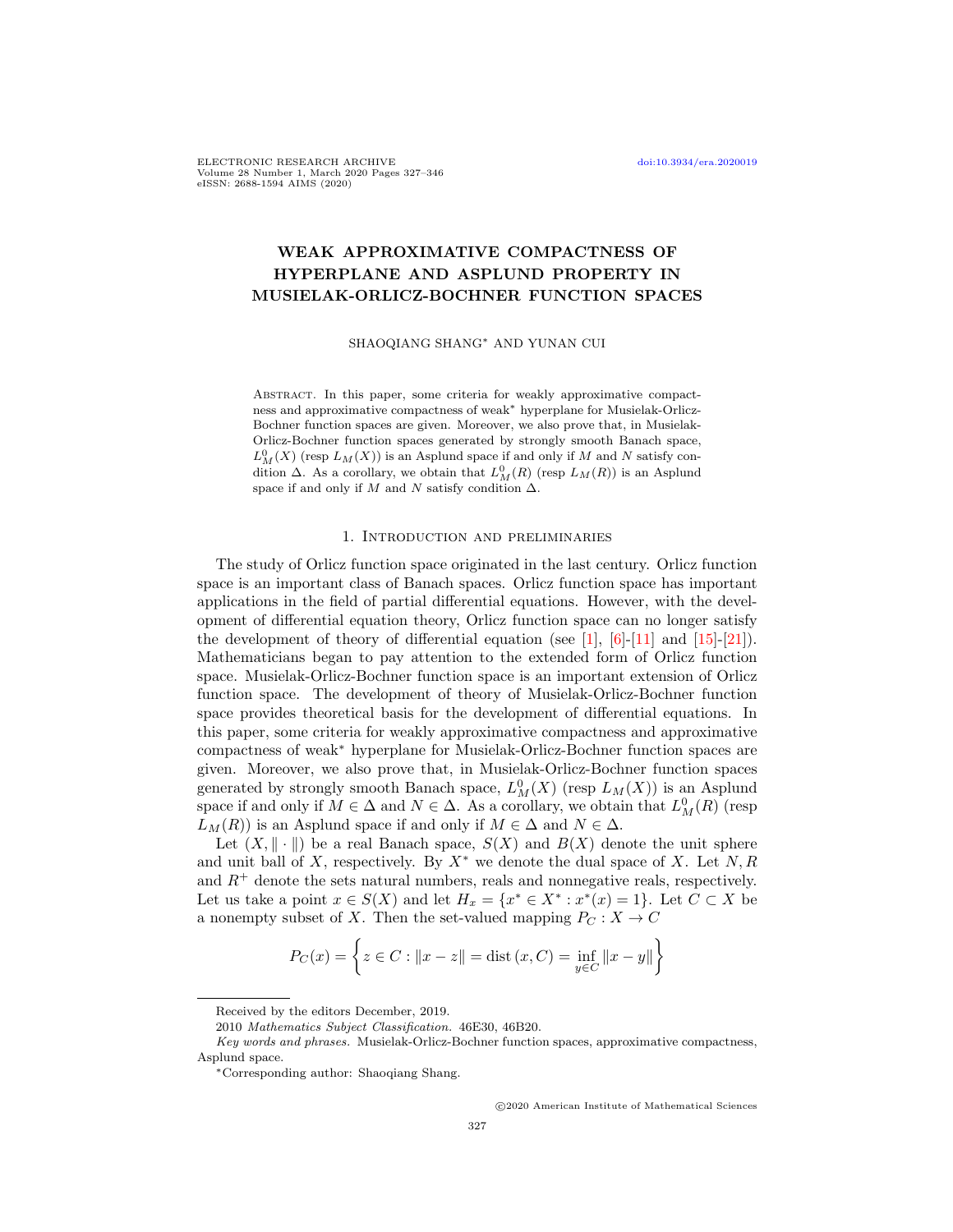is called the metric projection operator from  $X$  onto  $C$ . First let us recall some definitions and results that will be used in the further part of the paper.

**Definition 1.1.** A nonempty subset  $C$  of  $X$  is said to be approximatively compact (weakly approximatively compact) if for any sequence  $\{y_n\}_{n=1}^{\infty} \subset C$  and any  $x \in$ X satisfying  $||x - y_n|| \to \inf_{y \in C} ||x - y||$  as  $n \to \infty$ , there exists a subsequence converging (weakly) to an element of C.

**Definition 1.2.** A point  $x \in S(X)$  is called a smooth point if it has a unique supporting functional  $f_x \in S(X^*)$ . If every  $x \in S(X)$  is a smooth point, then X is called a smooth space.

Consider a convex subset A of a Banach space X. A point  $x \in A$  is said to be an extreme point of A if  $2x = y + z$  and  $y, z \in A$  imply  $y = z$ . The set of all extreme points of A is denoted by  $ExtA$ . If  $ExtB(X) = S(X)$ , then X is said to be strictly convex. Moreover, it is well known that if  $X^*$  is strictly convex, then X is smooth.

**Definition 1.3.** A point  $x \in S(X)$  is said to be a strongly smooth point of X if there exist  ${x_n^*}_{n=1}^{\infty} \subset S(X^*)$  and  $x_0^* \in S(X^*)$  such that  $x_n^* \to x_0^*$  whenever  $x_n^*(x) \to 1$ . A Banach space X is said to be strongly smooth if every point of  $S(X)$ is strongly smooth point of  $X$ .

**Definition 1.4.** A Banach space  $X$  is said to have the Radon-Nikodym property if let  $(T, \Sigma, \mu)$  be nonatomic measurable space. v is a measure and v is bounded variation and absolutely continuous with respect to  $\mu$ , then there exists an integrable function f such that for any  $A \in \Sigma$ , we have

$$
v(A) = \int_A f d\mu.
$$

It is well known that if  $X$  is strongly smooth, then  $X$  has the Radon-Nikodym property. Moreover, it is easy to see that if  $X$  is a strongly smooth space, then  $X$ is smooth. Let f be a real continuous convex function on X. Recall that f is said to be Gâteaux differentiable at the point  $x$  in  $X$  if the limit

(\*) 
$$
df(x)(y) = \lim_{t \to 0} \frac{1}{t} [f(x + ty) - f(x)]
$$

exists for all  $y \in X$ . If the difference quotient in (\*) converges to  $df(x)(y)$  uniformly for y in the unit ball  $B(X)$ , then f is said to be Frechet differentiable at x. X is called an Asplund space if for every continuous convex function on  $X$ , there exists a dense  $G_{\delta}$  subset G of X such that it is Frechet differentiable at each point of G. It is well known that if X is an Asplund space, then  $X^*$  is separable if and only if  $X$  is separable. Moreover, It is well known that  $X$  is an Asplund space if and only if X<sup>∗</sup> has the Radon-Nikodym property.

Let  $(T, \Sigma, \mu)$  be a complete nonatomic measurable space. Suppose that a function  $M: T \times [0, \infty) \to [0, \infty]$  statisfies the following conditions.

(1) for  $\mu$ -a.e,  $t \in T$ ,  $M(t, 0) = 0$ ,  $\lim_{u \to \infty} M(t, u) = \infty$  and  $M(t, u') < \infty$  for some  $u' > 0.$ 

(2) for  $\mu$ -a.e,  $t \in T$ ,  $M(t, u)$  is convex in  $[0, \infty)$  with respect to u.

(3) for each  $u \in [0, \infty)$ ,  $M(t, u)$  is a  $\Sigma$ -measurable function of t on T.

Every such a function M is called a Musielak-Orlicz-function. Let  $p(t, \cdot)$  denote the right derivative of  $M(t, \cdot)$  at  $u \in R^+$  (where  $p(t, u) = \infty$  if  $M(t, u) = \infty$ ) and let  $q(t, \cdot)$  be the generalized inverse function of  $p(t, \cdot)$  defined on  $R^+$  by

$$
q(t, v) = \sup_{u \ge 0} \{ u \ge 0 : p(t, u) \le v \}.
$$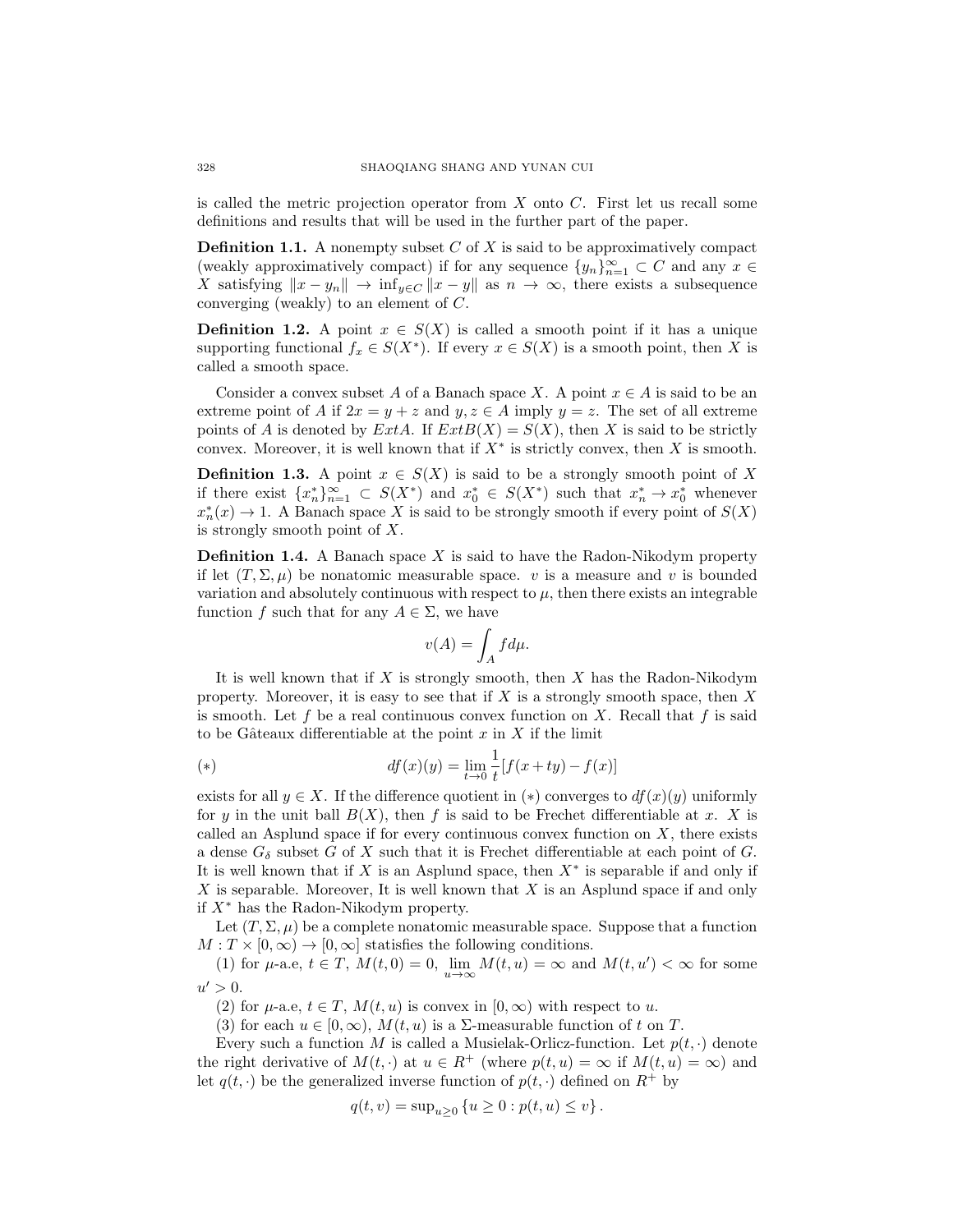Then the function  $N(t, v)$  defined by  $N(t, v) = \int_0^{|v|} q(t, s) ds$  for any  $v \in R$  and Σ-a.e.  $t ∈ T$  is called the complementary function to M in the sense of Young. It is well known that the Young inequality  $uv \leq M(t, u) + N(t, v)$  holds for all  $u, v \in R$ and  $\mu$ -a.e.  $t \in T$ . Moreover, for any  $u \in R$  the equality  $uv = M(t, u) + N(t, v)$ holds if and only if  $v \in [p_-(t, u), p(t, u)]$ . Let

$$
e(t) = \sup\{u > 0 : M(t, u) = 0\} \text{ and } E(t) = \sup\{u > 0 : M(t, u) < \infty\}.
$$

For a fixed  $t \in T$  and  $v \ge 0$ , if there exists  $\varepsilon \in (0,1)$  such that

$$
M(t,v) = \frac{1}{2}M(t,v+\varepsilon) + \frac{1}{2}M(t,v-\varepsilon) < \infty,
$$

then v is called a point of affinity of  $M(t, \cdot)$ . The set of all points of affinity of  $M(t, \cdot)$  for a fixed  $t \in T$  is denoted by  $K_t$ .

**Definition 1.5.** (see[\[2\]](#page-18-5)) We say that a Musielak-Orlicz function M satisfies condition  $\Delta(M \in \Delta)$  if there exist  $K \geq 1$  and a measureable nonnegative function  $\delta(t)$ on T such that  $\int_T M(t, \delta(t)) dt < \infty$  and  $M(t, 2u) \leq KM(t, u)$  for almost all  $t \in T$ and all  $u \geq \delta(t)$ .

**Definition 1.6.** (see[\[2\]](#page-18-5)) A Musielak-Orlicz function  $M(t, u)$  is said to be strictly convex with respect to u for  $t \in T$  if for almost every  $t \in T$  and any  $u, v \in R$ ,  $u \neq v$ , we have

$$
M\left(t,\frac{u+v}{2}\right) < \frac{1}{2}M(t,u) + \frac{1}{2}M(t,v).
$$

Given any Banach space  $(X, \|\cdot\|)$ , we denote by  $X_T$  the set of all strongly  $\Sigma$ measurable functions from T to X, and for each  $u \in X_T$ , we define the modular of  $u$  by

$$
\rho_M(u) = \int\limits_T M(t, \|u(t)\|) dt.
$$

Let us define the Musielak-Orlicz-Bochner function space  $L_M(X)$  by

$$
L_M(X) = \{ u \in X_T : \rho_M(\lambda u) < \infty \text{ for some } \lambda > 0 \}
$$

and its subspace

$$
E_M(X) = \{ u \in X_T : \rho_M(\lambda u) < \infty \quad \text{for all} \quad \lambda > 0 \}.
$$

It is well known that the spaces  $L_M(X)$  and their subspaces  $E_M(X)$  are Banach spaces when they are equipped with the Luxemburg norm

$$
||u|| = \inf \left\{ \lambda > 0 : \rho_M \left( \frac{u}{\lambda} \right) \le 1 \right\}
$$

or with the Orlicz norm

$$
||u||^0 = \inf_{k>0} \frac{1}{k} [1 + \rho_M(ku)].
$$

It is well known that the Luxemburg norm and the Orlicz norm are equivalent. The spaces  $(L_M(X), \|\cdot\|), (L_M(X), \|\cdot\|^{0}), (E_M(X), \|\cdot\|_{M})$  and  $(E_M(X), \|\cdot\|^{0})$ are denoted shortly by  $L_M(X), L_M^0(X), E_M(X)$  and  $E_M^0(X)$ , respectively.  $L_M(R)$ and  $L_M^0(R)$  are called Musielak-Orlicz function spaces, and  $E_M(R)$  and  $E_M^0(R)$  are the subspaces of  $L_M(R)$  and  $L_M^0(R)$ , respectively. Moreover, it is well known that  $(E_M(R))^* = L_N^0(R)$  and  $(E_M^0(R))^* = L_N(R)$  (see[\[4\]](#page-18-6), [\[20\]](#page-18-7)). Moreover, by [\[2\]](#page-18-5), we know that  $E_M(R) = L_M(R)$  if and only if  $M \in \Delta$ .

Lemma 1.7.  $\left( \text{see} [2] \right) ||u|| \leq 1 \Rightarrow \rho_M(u) \leq ||u|| \text{ and } ||u|| > 1 \Rightarrow \rho_M(u) > ||u||.$  $\left( \text{see} [2] \right) ||u|| \leq 1 \Rightarrow \rho_M(u) \leq ||u|| \text{ and } ||u|| > 1 \Rightarrow \rho_M(u) > ||u||.$  $\left( \text{see} [2] \right) ||u|| \leq 1 \Rightarrow \rho_M(u) \leq ||u|| \text{ and } ||u|| > 1 \Rightarrow \rho_M(u) > ||u||.$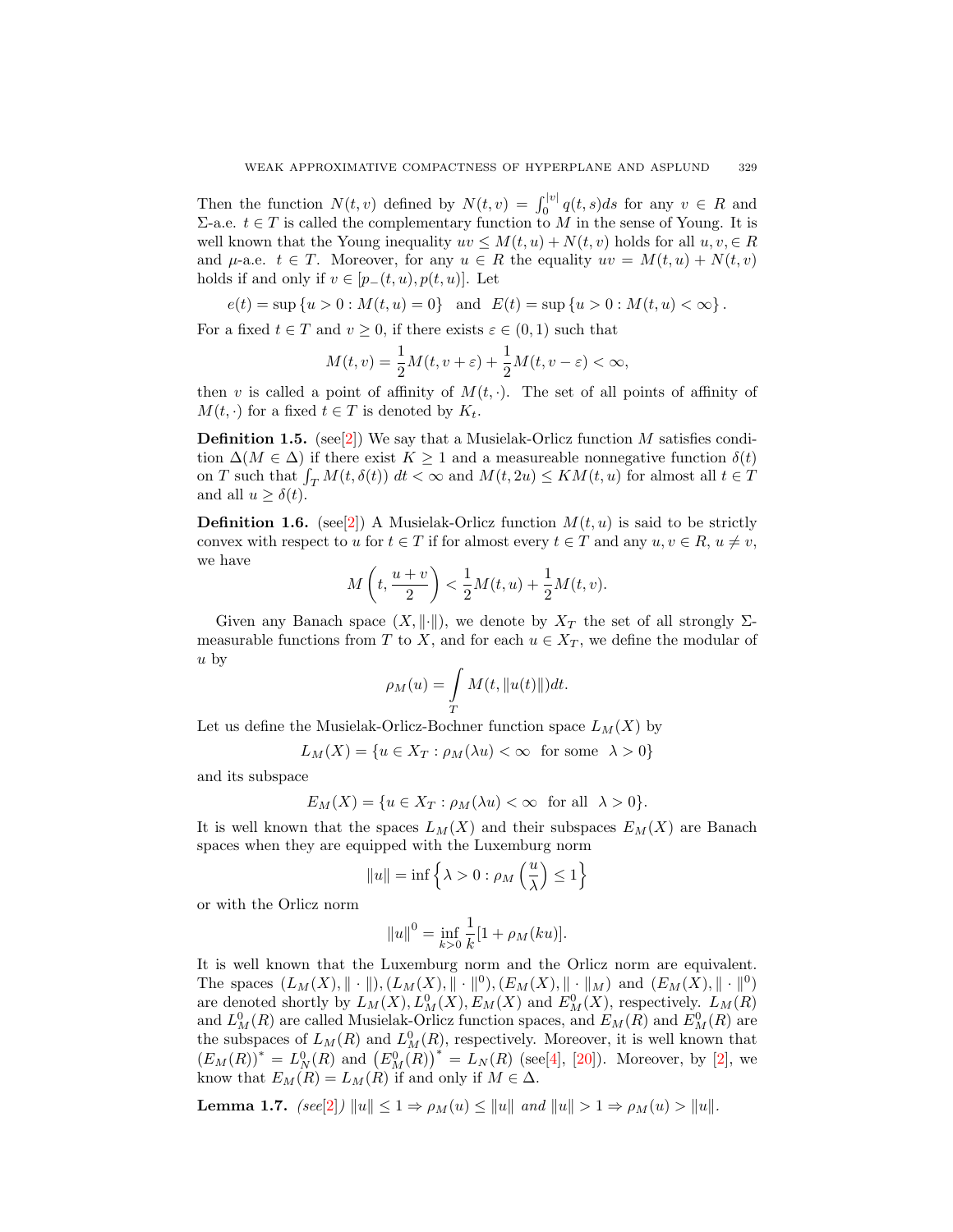**Lemma 1.8.** (see [\[2\]](#page-18-5))  $M \notin \Delta \Leftrightarrow$  for any  $\varepsilon > 0$ , there exists  $u \in L_M(X)$  such that  $\rho_M(u) = \varepsilon$  and  $||u(t)|| < E(t)$  for almost all  $t \in T$ .

# 2. Strongly smooth point and approximative compactness in Musielak-Orlicz-Bochner function spaces

**Theorem 2.1.** Suppose that X is a strongly smooth space and  $v \in S(E_N^0(X))$ . Then the following statements are equivalent:

- (1) The point v is a strongly smooth point of  $E_N^0(X)$ ;
- (2) The hyperplane  $H_v$  of  $L_M(X^*)$  is approximatively compact;
- (3) The hyperplane  $H_v$  of  $L_M(X^*)$  is weakly approximatively compact;
- (4)  $M \in \Delta$  and  $\mu\{t \in T : ||u(t)|| \in K_t\} = 0$  whenever  $\langle u, v \rangle = ||u||$ .

In order to prove the theorem, we first give some lemmas.

**Lemma 2.2.** Suppose that X is a Banach space and  $x \in S(X)$ . Then the following statements are equivalent:

(1) The hyperplane  $H_x$  of  $X^*$  is approximatively (weakly approximatively) compact.

(2) If  $y_n^* \in S(X^*)$  and  $y_n^*(x) \to 1$  as  $n \to \infty$ , then the sequence  $\{y_n^*\}_{n=1}^\infty$  is relatively (weakly) compact.

*Proof.* (2)  $\Rightarrow$  (1). By Theorem 2.1 of [\[18\]](#page-18-8), we obtain that the hyperplane  $H_x$  is a proximinal set. We will prove that if  $||x^* - y_n^*|| \to \text{dist}(x^*, H_x)$  as  $n \to \infty$ , then the sequence  $\{y_n^*\}_{n=1}^\infty$  is relatively (weakly) compact, where  $\{y_n^*\}_{n=1}^\infty \subset H_x$  and  $x^* \notin H_x$ . Since  $||x^* - y_n^*|| \to \text{dist}(x^*, H_x)$  as  $n \to \infty$ , we have  $||0 - (y_n^* - x^*)|| \to$ dist  $(0, H_x - x^*)$ . Since  $H_x - x^*$  is weakly<sup>\*</sup> closed set, we have dist $(0, H_x - x^*)$  =  $r > 0$ . Pick  $y_0^* \in P_{H_x-x^*}(0)$ . Then

$$
r = \text{dist}(0, P_{H_x - x^*}(0)) = ||y_0^*||, \quad B(0, r) \cap (H_x - x^*) = \emptyset
$$

and

$$
\overline{B(0,r)} \cap (H_x - x^*) = P_{H_x - x^*}(0).
$$

For clarity, we will divide the proof into two cases.

**Case I.**  $k = \sup\{x(y^*) : y^* \in H_x - x^*\} \leq 0$ . We claim that

$$
k = \sup \{ x(y^*) : y^* \in H_x - x^* \} \le \inf \{ x(y^*) : y^* \in B(0, r) \} = -\|x\| \cdot \|y_0^*\|.
$$

In fact, suppose that there exists  $y_1^* \in B(0,r)$  such that  $x(y_1^*) < k$ . Then there exists  $\lambda \in (0,1)$  such that  $x(\lambda y_1^*) = k$ . It is easy to see that  $\lambda y_1^* \in B(0,r)$  and  $\lambda y_1^* \in H_x$ , a contradiction. Since  $y_0^* \in P_{H_x-x^*}(0) \subset H_x-x^*$ , we have

$$
- ||x|| \cdot ||y_0^*|| \le x(y_0^*) \le \sup\{x(y^*) : y^* \in H_x - x^*\}
$$
  
\n
$$
\le \inf\{x(y^*) : y^* \in B(0, r)\}
$$
  
\n
$$
= - ||x|| \cdot ||y_0^*||
$$

and

$$
-\|x\|\cdot\|y_0^*\| = x(y_0^*) = \sup\{x(y^*): y^* \in H_x - x^*\}.
$$

This means that the inequality  $x(y_0^*) \ge x(y_n^* - x^*)$  holds. Therefore

$$
||y_0^*|| = x(0 - y_0^*) \le x(x^* - y_n^*) \le ||x^* - y_n^*|| \to \text{dist}(x^*, H_x)
$$
  
= dist (0, H\_x - x^\*) = ||0 - y\_0^\*|| = ||y\_0^\*||.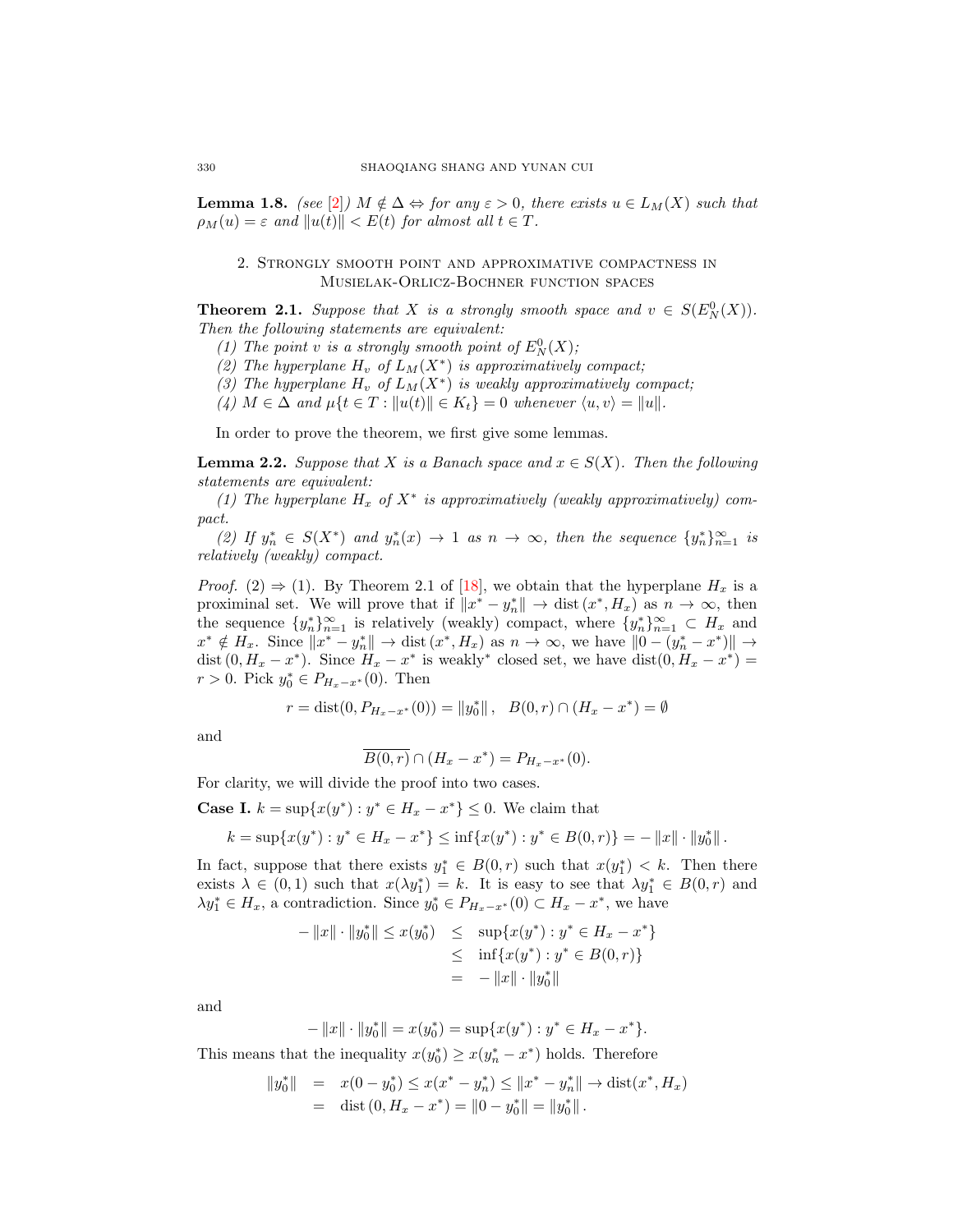This implies that  $||x^* - y_n^*|| \to ||y_0^*||$  and  $x(x^* - y_n^*) \to ||y_0^*||$  as  $n \to \infty$ . Moreover, we have

$$
\lim_{n \to \infty} x \left( -\frac{x^* - y_n^*}{\|x^* - y_n^*\|} + \frac{x^* - y_n^*}{\|y_0^*\|} \right) = \lim_{n \to \infty} \left( \frac{1}{\|y_0^*\|} - \frac{1}{\|x^* - y_n^*\|} \right) \cdot x(x^* - y_n^*) = 0.
$$
\nTherefore, by  $x(x^* - y^*) \to \|y^*\|$  as  $n \to \infty$ , we have

Therefore, by  $x(x^* - y_n^*) \to ||y_0^*||$  as  $n \to \infty$ , we have

$$
\lim_{n \to \infty} x \left( -\frac{x^* - y_n^*}{\|x^* - y_n^*\|} \right) = 1.
$$

Hence the sequence  $\{-(x^* - y_n^*)/\|(x^* - y_n^*)\|\}_{n=1}^{\infty}$  is relatively (weakly) compact. Since  $||x^* - y_n^*|| \to ||y_0^*||$  as  $n \to \infty$ , we obtain that  $\{y_n^*\}_{n=1}^\infty$  is relatively (weakly) compact. Hence  $H_x$  is approximatively (weakly approximatively) compact.

**Case II.** sup $\{x(y^*) : y^* \in H_x - x^*\} > 0$ . This implies that  $k = \sup\{-x(y^*) : y^* \in H_x\}$  $H_x - x^*$ } < 0. Analogous to the proof of Case I, we have

$$
k = \sup\{-x(y^*): y^* \in H_x - x^*\} \le \inf\{-x(y^*): y^* \in B(0,r)\} = -\|x\| \cdot \|y_0^*\|.
$$

Analogous to the proof of Case I, we obtain that  $\{y_n^*\}_{n=1}^\infty$  is relatively (weakly) compact. Hence weak<sup>∗</sup> hyperplane  $H_x$  is approximatively (weakly approximatively) compact.

 $(1) \Rightarrow (2)$ . Let  $\{y_n^*\}_{n=1}^\infty \subset S(X^*)$  and  $x \in S(X)$  satisfy  $y_n^*(x) \to 1$  as  $n \to \infty$ . Since  $H_x$  is a weak<sup>\*</sup> closed set, by Theorem 2.1 of [\[18\]](#page-18-8), we obtain that  $H_x$  is a proximinal set. Hence there exists  $z_n^* \in H_x$  such that  $||y_n^* - z_n^*|| = \text{dist}(y_n^*, H_x)$ . Pick  $x_0^* \in H_x \cap S(X^*)$ . Since

$$
\lim_{n \to \infty} ||y_n^* - z_n^*|| = \lim_{n \to \infty} \text{dist}(y_n^*, H_x) = \lim_{n \to \infty} \text{dist}(y_n^* - x_0^*, H_x - x_0^*)
$$
  
= 
$$
\lim_{n \to \infty} [x(x_0^* - y_n^*)] = \lim_{n \to \infty} [1 - x(y_n^*)] = 0,
$$

we have the following formula

$$
1 \leq \limsup_{n \to \infty} ||z_n^*|| \leq \lim_{n \to \infty} ||y_n^*|| + \lim_{n \to \infty} ||y_n^* - z_n^*|| = 1 = \text{dist}(0, H_x).
$$

Therefore, by formula  $||z_n^*|| \geq 1$ , we have  $||0 - z_n^*|| \to \text{dist}(0, H_x)$  as  $n \to \infty$ . This implies that the sequence  $\{z_n^*\}_{n=1}^\infty$  is relatively (weakly) compact. Consequently  ${y_n^*}_{n=1}^\infty$  is relatively (weakly) compact by  $y_n^* = z_n^* + (y_n^* - z_n^*)$ , which completes the proof.  $\square$ 

**Lemma 2.3.** Suppose that  $u \in S(L_M(X^*))$  is norm attainable on  $S(E_N^0(X))$  and  $M \in \Delta$ . Then  $(2) \Rightarrow (1)$  is true, where

(1)  $\mu \{t \in T : ||u(t)|| \in K_t\} = 0;$ 

(2) If  $u = \sum_{i=1}^{\infty} t_i u_i$ , where  $u_i \in B(L_M(X^*)), t_i \in (0,1)$  and  $\sum_{i=1}^{\infty} t_i = 1$ , then the sequence  $\{u_i\}_{i=1}^{\infty}$  is relatively weakly compact.

*Proof.* (2)⇒(1). Let  $u \in L_M(X^*)$  and  $u = \sum_{i=1}^{\infty} t_i u_i$ , where  $u_i \in B(L_M(X^*))$ ,  $t_i \in$  $(0, 1)$  and  $\sum_{i=1}^{\infty} t_i = 1$ . Suppose that  $\mu H' > 0$ , where

$$
H' = \{ t \in T_0 : 2M(t, ||u(t)||) = M(t, ||u(t)|| + \varepsilon_t) + M(t, ||u(t)|| - \varepsilon_t), \ \varepsilon_t \in (0, 1) \},
$$
  
\n
$$
T_0 = \{ t \in T : ||u(t)|| > 0 \} \text{ and } ||u(t)|| - \varepsilon_t > 0. \text{ Since } H' \subset \bigcup_{n=2}^{\infty} H_n, \text{ where}
$$
  
\n
$$
H_n = \left\{ t \in T_0 : 2M(t, ||u(t)||) = M(t, (1 - \frac{1}{n}) ||u(t)||) + M(t, (1 - \frac{1}{n}) ||u(t)||) \right\},
$$

there exists a natural number  $n_0 \in N$  such that  $\mu H_{n_0} > 0$ , where

$$
H_{n_0} = \left\{ t \in T_0 : 2M(t, \|u(t)\|) = M(t, (1 - \frac{1}{n_0}) \|u(t)\|) + M(t, (1 - \frac{1}{n_0}) \|u(t)\|) \right\}.
$$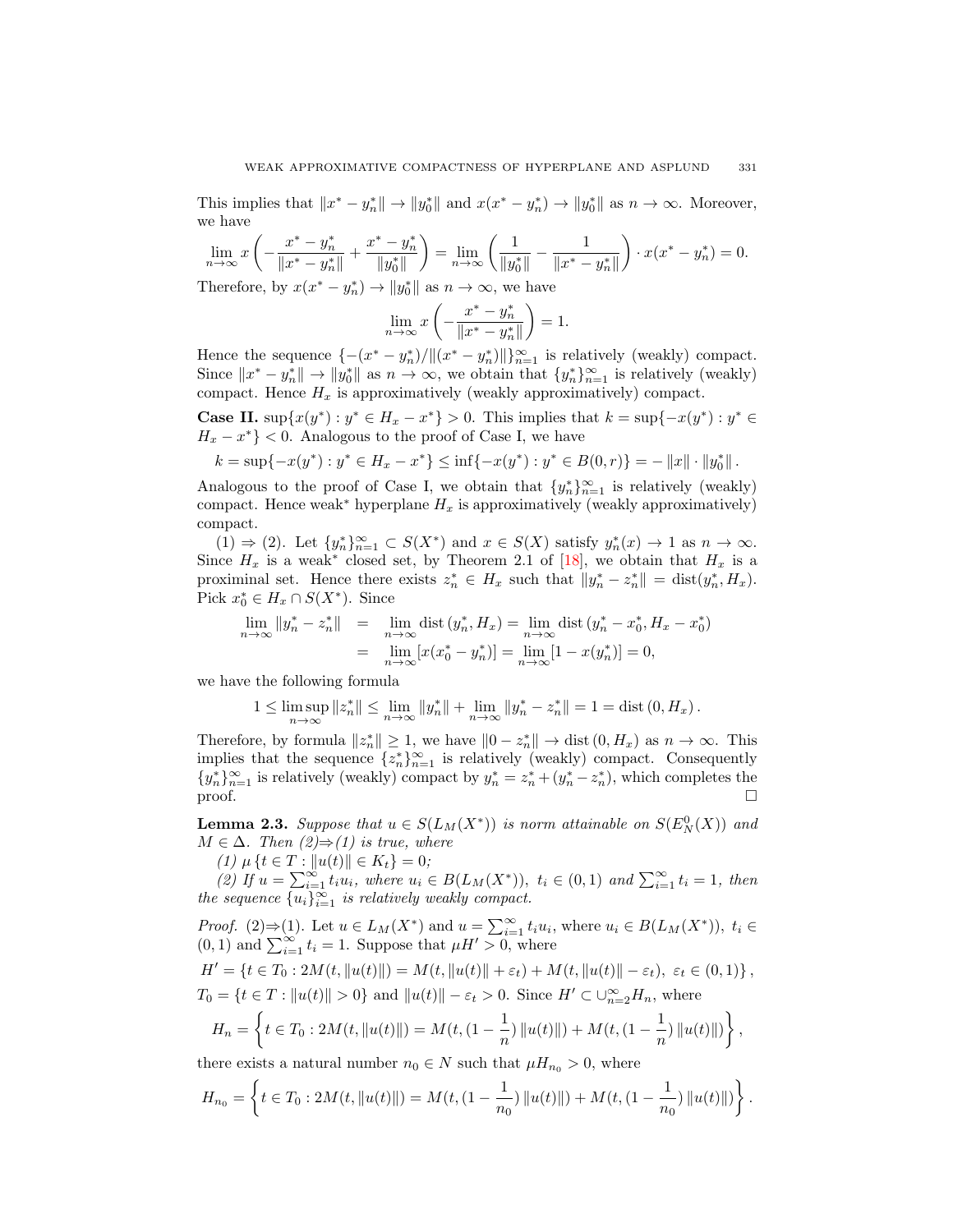Since u is norm attainable on  $S(E_N^0(X))$ , there exists a point  $v \in S(E_N^0(X))$  such that  $\int_T \langle u, v \rangle dt = ||u|| = ||v||^0 = 1$ . Let  $H = H_{n_0}$ . Then, decompose H into  $H_1^1$  and  $H_1^2$  such that  $H_1^1 \cup H_2^1 = H$ ,  $H_1^1 \cap H_2^1 = \emptyset$  and  $\int_{H_1^1} \langle u, v \rangle dt = \int_{H_2^1} \langle u, v \rangle dt$ . Decompose  $H_1^1$  into  $H_1^2$  and  $H_2^2$  such that  $H_1^2 \cup H_2^2 = H_1^1$ ,  $H_1^2 \cap H_2^2 = \emptyset$  and  $\int_{H_1^2} \langle u, v \rangle dt = \int_{H_2^2} \langle u, v \rangle dt$ . Decompose  $H_2^1$  into  $H_3^2$  and  $H_4^2$  such that  $H_3^2 \cup H_4^2 =$  $H_2^1$ ,  $H_3^2 \cap H_4^2 = \emptyset$  and  $\int_{H_3^2} \langle u, v \rangle dt = \int_{H_4^2} \langle u, v \rangle dt$ . Generally, decompose  $H_i^{n-1}$  into  $H_{2i-1}^n$  and  $H_{2i}^n$  such that

(2.1) 
$$
H_{2i-1}^{n} \cup H_{2i}^{n} = H_{i}^{n-1}, H_{2i-1}^{n} \cap H_{2i}^{n} = \emptyset \text{ and } \int_{H_{2i-1}^{n}} \langle u, v \rangle dt = \int_{H_{2i}^{n}} \langle u, v \rangle dt,
$$

where  $n = 1, 2, 3, ...$  and  $i = 1, 2, ..., 2<sup>n</sup>$ . Then we define two function sequences  ${u_n}_{n=1}^{\infty}$  and  ${u_n}^1_{n=1}^{\infty}$ , where

$$
u_n(t) = \begin{cases}\nu(t) & t \in T \backslash H \\
(1 - r_0) u(t) & t \in H_1^n \\
(1 + r_0) u(t) & t \in H_2^n \\
\vdots \\
(1 - r_0) u(t) & t \in H_{2n-1}^n \\
(1 + r_0) u(t) & t \in H_{2n}^n\n\end{cases} u_n^1(t) = \begin{cases}\nu(t) & t \in T \backslash H \\
(1 - r_0) u(t) & t \in H_1^n \\
(1 - r_0) u(t) & t \in H_2^n \\
\vdots \\
(1 - r_0) u(t) & t \in H_{2n-1}^n \\
(1 - r_0) u(t) & t \in H_{2n}^n\n\end{cases}
$$

and  $r_0 = 1/n_0$ . Moreover, by formula (2.1) and the definition of H, we have  $\rho_M(u_n)+\rho_M(u_n^1)$ 

$$
= \int_{T\backslash H} M(t, \|u(t)\|)dt + \int_{H_1^n} M\left(t, (1 - \frac{1}{n_0}) \|u(t)\| \right) dt + \int_{H_2^n} M\left(t, (1 + \frac{1}{n_0}) \|u(t)\| \right) dt
$$
  
+ 
$$
\cdots + \int_{H_{2n-1}^n} M\left(t, (1 - \frac{1}{n_0}) \|u(t)\| \right) dt + \int_{H_{2n}^n} M\left(t, (1 + \frac{1}{n_0}) \|u(t)\| \right) dt
$$
  
+ 
$$
\int_{T\backslash H} M(t, \|u(t)\|) dt + \int_{H_1^n} M\left(t, (1 + \frac{1}{n_0}) \|u(t)\| \right) dt + \int_{H_2^n} M\left(t, (1 - \frac{1}{n_0}) \|u(t)\| \right) dt
$$
  
+ 
$$
\cdots + \int_{H_{2n-1}^n} M\left(t, (1 + \frac{1}{n_0}) \|u(t)\| \right) dt + \int_{H_{2n}^n} M\left(t, (1 - \frac{1}{n_0}) \|u(t)\| \right) dt
$$
  
= 
$$
2 \int_{T\backslash H} M(t, \|u(t)\|) dt + 2 \int_{H_1^n} M(t, \|u(t)\|) dt + 2 \int_{H_2^n} M(t, \|u(t)\|) dt
$$
  
+ 
$$
\cdots + 2 \int_{H_{2n-1}^n} M(t, \|u(t)\|) dt + 2 \int_{H_{2n}^n} M(t, \|u(t)\|) dt = 2
$$
and

and

$$
\langle u_n, v \rangle
$$
  
=  $\int_{T \backslash H} (u_n(t), v(t)) dt + \int_{H_1^n} \left( (1 - \frac{1}{n_0}) u(t), v(t) \right) dt + \int_{H_2^n} \left( (1 - \frac{1}{n_0}) u(t), v(t) \right) dt$   
+  $\cdots + \int_{H_{2n-1}^n} \left( (1 - \frac{1}{n_0}) u(t), v(t) \right) dt + \int_{H_{2n}^n} \left( (1 + \frac{1}{n_0}) u(t), v(t) \right) dt$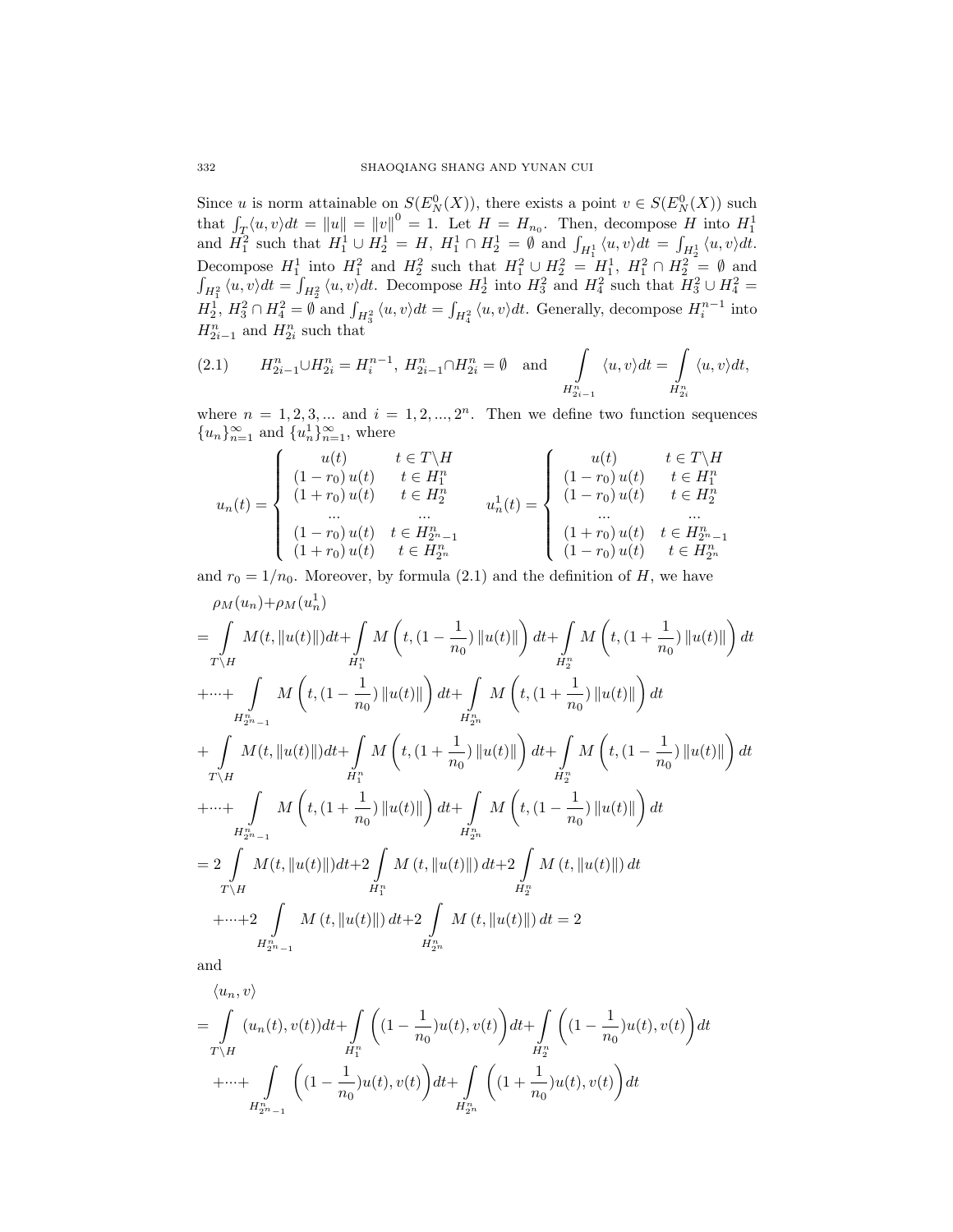WEAK APPROXIMATIVE COMPACTNESS OF HYPERPLANE AND ASPLUND 333

$$
= \langle u, v \rangle + \frac{-1}{n_0} \int_{H_1^n} (u(t), v(t)) dt + \frac{1}{n_0} \int_{H_2^n} (u(t), v(t)) dt + \dots + \frac{-1}{n_0} \int_{H_{2n-1}^n} (u(t), v(t)) dt
$$
  
+ 
$$
+ \frac{-1}{n_0} \int_{H_{2n}^n} (u(t), v(t)) dt = \langle u, v \rangle = 1.
$$

This implies that  $||u_n|| \geq 1$ . Hence  $\rho_M(u_n) \geq 1$ . Similarly, we have  $\rho_M(u_n^1) \geq 1$ . Since  $\rho_M(u_n) + \rho_M(u_n^1) = 2$ , we get that  $\rho_M(u_n) = \rho_M(u_n^1) = 1$ . This implies that  $||u_n|| = ||u_n|| = 1$ . Hence we define a new function sequence  $\{z_n\}_{n=1}^{\infty}$  such that

$$
\{z_n(t)\}_{n=1}^{\infty} = (u_1(t), u_1^1(t), u_2(t), u_2^1(t), \dots, u_n(t), u_n^1(t), \dots)
$$

.

Moreover, it is easy to see that

$$
\sum_{n=1}^{\infty} \left( \frac{1}{2} \frac{1}{2^n} u_n + \frac{1}{2} \frac{1}{2^n} u_n^1 \right) = \sum_{n=1}^{\infty} \frac{1}{2^{n+1}} \left( u_n + u_n^1 \right) = \sum_{n=1}^{\infty} \frac{2}{2^{n+1}} u = u,
$$
  

$$
\sum_{n=1}^{\infty} \left( \frac{1}{2} \cdot \frac{1}{2^n} + \frac{1}{2} \cdot \frac{1}{2^n} \right) = \sum_{n=1}^{\infty} \frac{1}{2^n} = 1.
$$

Since  $\int_T (u(t), v(t))dt = ||u|| = ||v||^0 = 1$  and  $M \in \Delta$ , by formula  $\mu H > 0$ , we have  $(u(t), v(t)) > 0$  for  $\mu$ -a.e,  $t \in H$ . Therefore, by formula  $\mu H > 0$ , we get that  $\int_H(u(t), v(t))dt > 0$ . Moreover, since the sequence  $\{u_n\}_{n=1}^\infty$  is a subsequence of  $\{z_n\}_{n=1}^{\infty}$ , we have the following formula

$$
\int_{T} (u_n(t) - u_m(t), v(t))dt = \frac{1}{2} \int_{H} (u(t), v(t))dt > 0
$$

whenever  $m \neq n$ . Hence the sequence  $\{z_n\}_{n=1}^{\infty}$  is not relatively weakly compact, a contradiction. This implies that  $\mu \{t \in T : ||u(t)|| \in K_t\} = 0$ , which completes the  $\Box$ 

**Lemma 2.4.** Suppose that  $v_0 \in E_N^0(X)$  and the w<sup>\*</sup>-hyperplane  $H_{v_0}$  of  $L_M(X^*)$  is weakly approximatively compact and X is a strongly smooth space. Then  $M \in \Delta$ .

*Proof.* Since X is a strongly smooth space, we obtain that  $X^*$  has the Radon-Nikodym property. Then  $(E_N^0(X))^* = L_M(X^*)$ . Hence there exists  $u_0 \in L_M(X^*)$ such that  $||u_0|| = 1$  and  $\langle u_0, v_0 \rangle = 1$ . Suppose that  $M \notin \Delta$ . Then, by Lemma 1.8, there exists a point  $u \in L_M(X^*)$  such that  $||u|| = 1$  and  $\rho_M(u) < 1$ . This implies that

$$
\lambda_0=\inf\left\{\lambda\in R^+: \rho_M\left(\frac{u}{\lambda}\right)<+\infty\right\}=1.
$$

Hence, for any  $L > 1$ , we have  $\rho_M(Lu) = \infty$ . Indeed, suppose that there exists  $L_1 > 1$  such that  $\rho_M(L_1u) < \infty$ . Moreover, we know that the function  $F(k) =$  $\int_T M(t, k \|u(t)\|) dt$  is continuous on [1, L<sub>1</sub>]. Then there exists  $L_2 > 1$  such that  $\rho_M(L_2u) = 1$ . This implies that  $||u|| \leq 1/L_2$ , contradicting  $||u|| = 1$ .

Decompose T into  $E_1$  and  $G_1$  such that  $\mu E_1 = \mu G_1$ . Then for any  $L > 1$ , we obtain that  $\int_{E_1} M(t, L \|u(t)\|) dt = \infty$  or  $\int_{G_1} M(t, L \|u(t)\|) dt = \infty$ . Hence we may assume without loss of generality that  $\int_{E_1} M(t, L\|u(t)\|) dt = \infty$ . Decompose  $E_1$  into  $E_2$  and  $G_2$  such that  $\mu E_2 = \mu G_2$ . Then, for any  $L > 1$ , we have  $\int_{E_2} M(t, L \|u(t)\|) dt = \infty$  or  $\int_{G_2} M(t, L \|u(t)\|) dt = \infty$ . Hence we may assume without loss of generality that  $\int_{E_2} M(t, L \|u(t)\|) dt = \infty$ . In generical, decompose  $E_n$  into  $E_{n+1}$  and  $G_{n+1}$  such that  $\mu E_{n+1} = \mu G_{n+1}$ . Then, for any  $L > 1$ , we have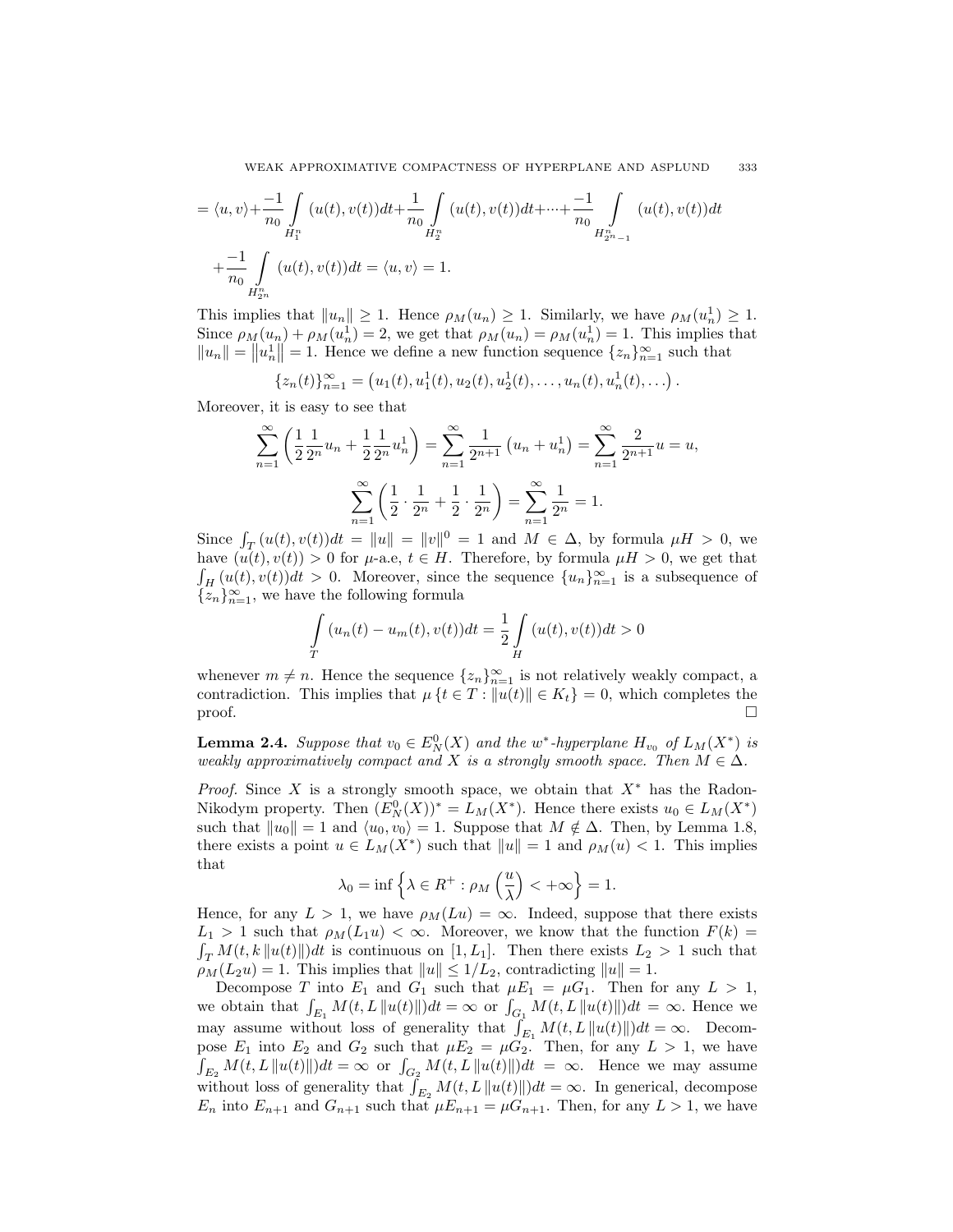$\int_{E_{n+1}} M(t,L\|u(t)\|)dt = \infty$  or  $\int_{G_{n+1}} M(t,L\|u(t)\|)dt = \infty$ . Hence we may assume without loss of generality that  $\int_{E_{n+1}} M(t, L\|u(t)\|) dt = \infty$ . Hence

$$
E_1 \supset E_2 \supset E_3 \supset \cdots
$$
,  $\mu E_i = \frac{1}{2} \mu E_{i+1}$  and  $||u \chi_{E_i}|| = 1$ ,  $i = 1, 2, \dots$ 

This implies that  $||u \chi_{E_i}|| = 1$ . Let  $u_n = u_0 + u \chi_{T \setminus E_i}$  and  $D = \overline{co} \{u_n\}_{n=1}^{\infty}$ . Then, for every  $v = u_0 + \alpha_1 u \chi_{T \setminus E_{n(1)}} + \cdots + \alpha_k u \chi_{T \setminus E_{n(k)}} \in co\{u_n\}_{n=1}^{\infty}$ , there exists a natural number  $i(0) > \max\{n(1), ..., n(k)\}\$  such that

$$
||u_0 - v|| = ||\alpha_1 u \chi_{E_{n(1)}} + \cdots + \alpha_k u \chi_{E_{n(k)}}|| \ge ||u \chi_{E_{i(0)}}|| = 1,
$$

where  $\alpha_1 + \alpha_2 + \cdots + \alpha_k = 1$ . This implies that  $dist(u_0, D) = 1$ . Therefore, by the separable theorem, there exist  $f \in (L^0_M(X))^*$  and  $r > 0$  such that

(2.2) 
$$
f(u_0)-r>\sup\left\{f(v):v\in\overline{co}\{u_n\}_{n=1}^{\infty}\right\}.
$$

Moreover, by formula  $\langle u_0, v_0 \rangle = 1$  and the definition of  $u_n$ , we have the following inequalities

$$
0 \le \limsup_{n \to \infty} |\langle u_n, v_0 \rangle - 1| = \limsup_{n \to \infty} |\langle u_n - u_0, v_0 \rangle|
$$
  
= 
$$
\limsup_{n \to \infty} \int_{E_n} |(u(t), v_0(t))| dt
$$
  

$$
\le \liminf_{n \to \infty} [||u|| ||v_0 \chi_{E_n}||^0] = 0.
$$

Hence we have  $\langle u_n, v_0 \rangle \to 1$  as  $n \to \infty$ . Since weak<sup>\*</sup> hyperplane  $H_{v_0}$  of  $L_M(X^*)$  is weakly approximatively compact, by Lemma 2.2, we get that  ${u_n}_{n=1}^{\infty}$  is relatively weakly compact. Moreover, for any  $v \in E_N^0(X)$ , we have

$$
\limsup_{n\to\infty} |\langle u_n - u_0, v \rangle| \le \limsup_{n\to\infty} \int_{E_n} |(u(t), v(t))| dt \le \liminf_{n\to\infty} \left[ ||u|| \, ||v\chi_{E_n}||^0 \right] = 0.
$$

This implies that  $u_n \xrightarrow{w^*} u_0$  as  $n \to \infty$ . Since the sequence  $\{u_n\}_{n=1}^{\infty}$  is relatively weakly compact, we get that  $u_n \stackrel{w}{\rightarrow} u_0$  as  $n \to \infty$ . However, by formula (2.2), we get that  $u_n \stackrel{w}{\rightarrow} u_0$  is impossible, a contradiction, which completes the proof.

We next prove that Theorem 2.1.

*Proof.* By Lemma 2.2, it is easy to see that  $(1) \Rightarrow (2)$  and  $(2) \Rightarrow (3)$  are true. We next will prove that  $(3) \Rightarrow (4)$ . By Lemma 2.4, we obtain that  $M \in \Delta$ . Moreover, if  $u \in S(L_M(X^*))$  is norm attainable at point  $v_0$  and  $u = \sum_{n=1}^{\infty} t_n u_n$ , where  $u_n \in B(L_M(X^*)), t_n \in (0,1)$  and  $\sum_{n=1}^{\infty} t_n = 1$ , then

$$
1 = \langle u, v_0 \rangle = \left\langle \sum_{n=1}^{\infty} t_n u_n, v_0 \right\rangle = \sum_{n=1}^{\infty} t_n \langle u_n, v_0 \rangle.
$$

This implies that  $\langle u_n, v_0 \rangle = 1$  for all  $n \in N$ . Therefore, by Lemma 2.2, we obtain that  ${u_n}_{n=1}^{\infty}$  is relatively weakly compact. Therefore, by Lemma 2.3, we get that  $\mu \{t \in T : ||u(t)|| \in K_t\} = 0.$ 

(4)⇒(1). First we will prove that v is a smooth point of  $E_N^0(X)$ . In fact, since X is strongly smooth, we obtain that  $X^*$  has the Radon-Nikodym property. Then  $(E_N^0(X))^* = L_M(X^*)$ . Suppose that  $\langle u_1, v \rangle = \langle u_2, v \rangle = 1$  and  $||u_1|| = ||u_2|| = 1$ . Then  $\langle u, v \rangle = 1$ , where  $2u = u_1 + u_2$ . Hence  $\mu \{t \in T : ||u(t)|| \in K_t\} = 0$ . Then  $||u(t)|| \in L_M(R)$  and  $||v(t)|| \in E_N^0(R)$ . Since  $M \in \Delta$  and  $\mu\{t \in T : ||u(t)|| \in K_t\}$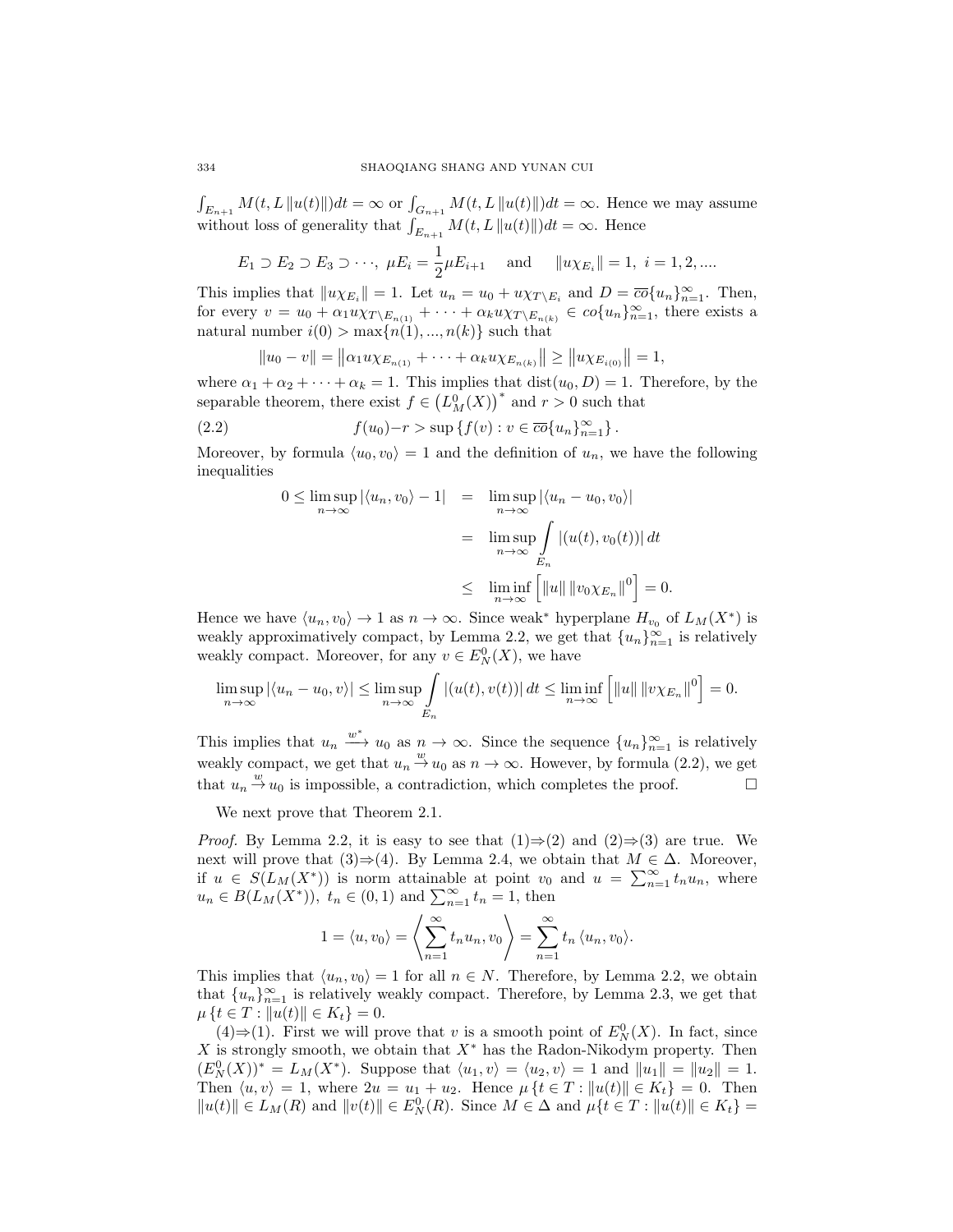0, by Theorem 5.10 of [\[2\]](#page-18-5), we get that  $||u||$  is an extreme point of  $L_M(R)$ . Moreover, by  $||u_1|| = ||u_2|| = 1$  and  $v \in S(E_N^0(X))$ , we have

$$
1 \ge \int_{T} ||u_1(t)|| \, ||v(t)|| \, dt = \int_{T} (u_1(t), v(t)) \, dt = \langle u_1, v \rangle = 1
$$

and

$$
1 \geq \int_{T} ||u_2(t)|| \, ||v(t)|| \, dt = \int_{T} (u_2(t), v(t)) \, dt = \langle u_2, v \rangle = 1.
$$

This implies that

$$
\int_{T} \left( \frac{1}{2} ||u_1(t)|| + ||u_2(t)|| \right) ||v(t)|| dt = \frac{1}{2} \langle u_1, v \rangle + \frac{1}{2} \langle u_2, v \rangle = 1,
$$

 $(u_1(t), v(t)) = ||u_1(t)|| ||v(t)||$  and  $(u_2(t), v(t)) = ||u_2(t)|| ||v(t)||$  for almost all  $t \in T$ . Moreover, by  $\langle u, v \rangle = 1$  and  $2u = u_1 + u_2$ , we get that  $||u|| = 1$ . Hence

$$
1 \ge \int_{T} \left( \frac{1}{2} ||u_1(t) + u_2(t)|| \right) ||v(t)|| dt = \int_{T} (u(t), v(t)) dt = \langle u, v \rangle = 1.
$$

This implies that  $2||u(t)|| = ||u_1(t)|| + ||u_2(t)||$  for almost all  $t \in T$ . Since  $||u||$  is an extreme point of  $L_M(R)$ , we have  $||u_1(t)|| = ||u_2(t)||$  for almost all  $t \in T$ . Since  $(u_1(t), v(t)) = ||u_1(t)|| \, ||v(t)||$  and  $(u_2(t), v(t)) = ||u_2(t)|| \, ||v(t)||$  for almost all  $t \in T$ , by the smoothness of X and  $||u_1(t)|| = ||u_2(t)||$  for almost all  $t \in T$ , we get that  $u_1(t) = u_2(t)$  for almost all  $t \in T$ . This implies that  $u_1 = u_2$ . Hence we obtain that v is a smooth point of  $E_N^0(X)$ .

Next we will prove that the point v is a strongly smooth point of  $E_N^0(X)$ . Let  $\langle u, v \rangle = 1$  and  $\langle u_n, v \rangle \to 1$  as  $n \to \infty$ , where  $\{u_n\}_{n=1}^{\infty} \in S(L_M(X^*))$  and  $u \in$  $S(L_M(X^*))$ . Since  $B(L_M(R))$  is weakly<sup>\*</sup> sequentially compact, by  $(E_N^0(R))^*$  =  $L_M(R)$  and  $u_n \in L_M(X^*)$ , we may assume without loss of generality that there exists a functional  $h \in S(L_M(R))$  such that  $\int_T ||u_n(t)|| \, w(t) dt \to \int_T h(t) w(t) dt$ whenever  $w \in E_N^0(R)$ . This implies that  $\int_T h(t) ||v(t)|| dt = 1$ . Since v is a smooth point of  $E_N^0(X)$ , it is easy to see  $||v||$  is a smooth point of  $E_N^0(R)$ . Therefore, by formula

$$
1 \geq \int_{T} ||u(t)|| \, ||v(t)|| \, dt = \int_{T} (u(t), v(t)) \, dt = \int_{T} h(t) \, ||v(t)|| \, dt = 1,
$$

we obtain that  $||u(t)|| = h(t)$   $\mu$ -a.e. on T. Hence we have the following formula

(2.3) 
$$
\lim_{n \to \infty} \int_{T} ||u_n(t)|| w(t) dt = \int_{T} ||u(t)|| w(t) dt
$$

whenever  $w \in E_N^0(R)$ . Therefore, by formula (2.3), we obtain that  $\{\|u_n\|\}_{n=1}^\infty$ converges weakly<sup>\*</sup> to  $||u||$ . We claim that  $\rho_M(u_n\chi_E) \to \rho_M(u\chi_G)$  for all  $G \subset T$ . In fact, let

$$
E_m = \{ t \in G : m \|v(t)\| \ge p(t, \|u(t)\|) \}
$$

and

$$
E_m^n = \{ t \in E_m : ||u_n(t)|| \ge ||u(t)|| \}
$$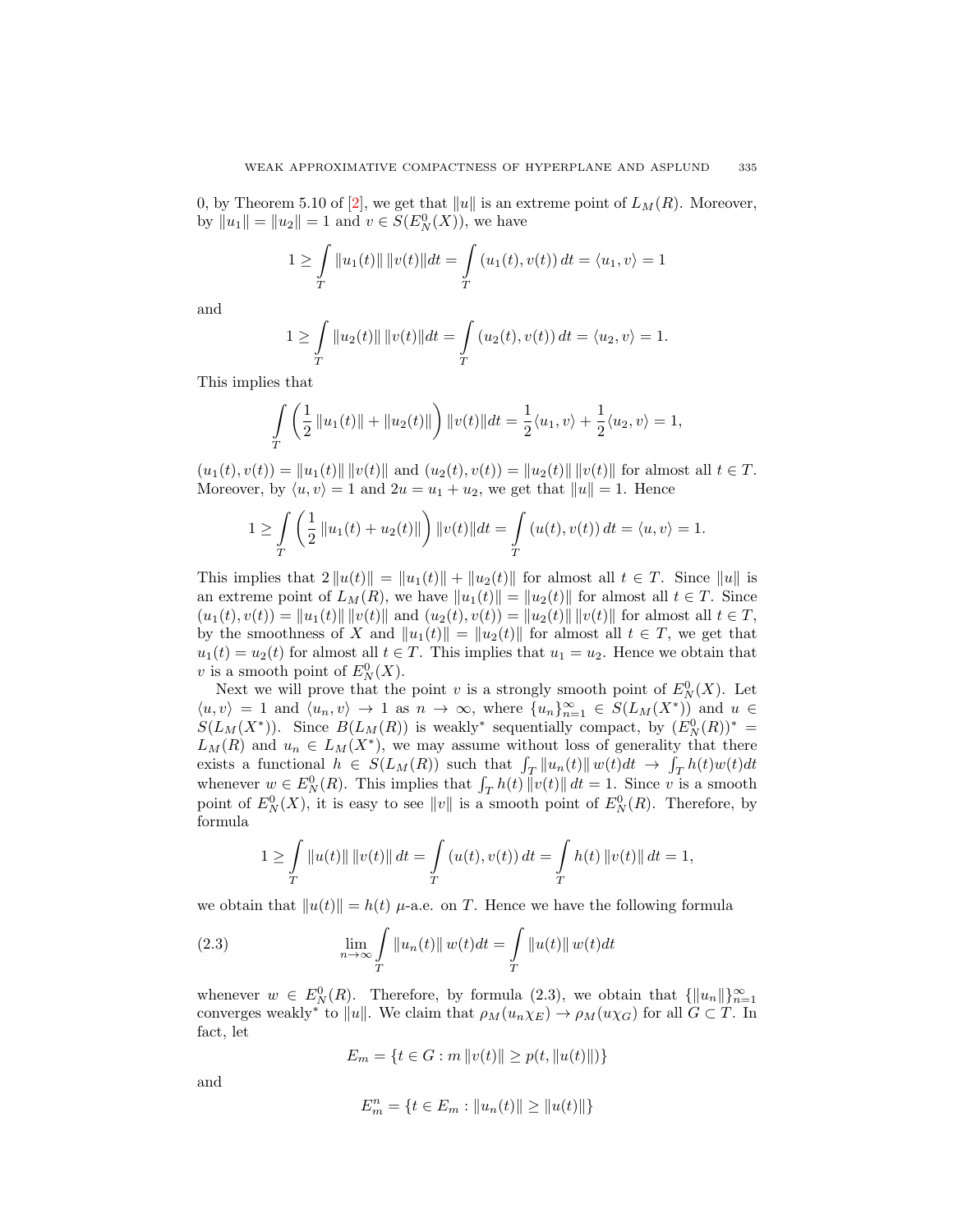for any  $m, n \in N$ . Since  $v \in E_N^0(X)$ , we get that  $p(u \chi_{E_n^m}) \in E_N^0(R)$ . Therefore, by formula (2.3), we have the following formula

$$
\int_{E_m} [M(t, ||u_n(t)||) - M(t, ||u(t)||)]dt
$$
\n=
$$
\int_{E_m^n} [M(t, ||u_n(t)||) - M(t, ||u(t)||)]dt - \int_{E_m \setminus E_m^n} [M(t, ||u_n(t)||) - M(t, ||u(t)||)]dt
$$
\n
$$
\geq \int_{E_m^n} (||u_n(t)|| - ||u(t)||)p(t, ||u(t)||)dt - \int_{E_m \setminus E_m^n} (||u(t)|| - ||u_n(t)||)p(t, ||u(t)||)dt
$$
\n=
$$
\int_{E_m^n} (||u_n(t)|| - ||u(t)||)p(t, ||u(t)||)dt
$$
\n=
$$
\int_{E_m^n} (||u_n(t)|| - ||u(t)||)p(t, ||u(t)||))\times E_m^n dt \to 0, n \to \infty.
$$

This implies that  $\liminf_{n\to\infty}\rho_M(u_n\chi_{E_m})\geq \rho_M(u\chi_{E_m})$ . Let  $m\to\infty$ . Then, for any  $G \subset T$ , we have  $\liminf_{n\to\infty} \rho_M(u_n\chi_G) \geq \rho_M(u\chi_G)$ . Since  $\rho_M(u_n) = \rho_M(u) = 1$ , we get that  $\rho_M(u_n\chi_G) \to \rho_M(u\chi_G)$  for any  $G \subset T$ .

We next will prove that  $||u_n(t)|| \to ||u(t)||$  in measure on T. Let  $\{r(i, t)\}_{i=1}^{\infty}$  be a set of all the extreme points of linear interval of  $M(t, u)$  and let

 $F = \{t \in T : M(t, ||u(t)||) \notin \{r(i, t)\}_{i=1}^{\infty}\}.$ 

Since  $\mu \{t \in T : ||u(t)|| \in K_t\} = 0$ , we get that  $M(t, ||u(t)||) > 0$  whenever  $t \in F$ . We claim that  $||u_n(t)|| \to ||u(t)||$  in measure on F. Otherwise, we may assume without loss of generality that for each  $n \in N$ , there exists  $E_n \subseteq F$ ,  $\varepsilon_0 > 0$  and  $\sigma_0 > 0$  such that  $\mu E_n \ge \varepsilon_0$ , where  $E_n = \{t \in F : |||u_n(t)|| - ||u(t)||| \ge \sigma_0\}$ . Let us define the sets

$$
A_n = \left\{ t \in T : M(t, \|u_n(t)\|) > \frac{8}{\varepsilon_0} \right\} \text{ and } B = \left\{ t \in T : M(t, \|u(t)\|) > \frac{8}{\varepsilon_0} \right\}.
$$

Then

$$
1 = \int_{T} M(t, \|u_n(t)\|) dt \ge \int_{A_n} M(t, \|u_n(t)\|) dt \ge \frac{8}{\varepsilon_0} \mu A_n \Rightarrow \mu A_n \le \frac{\varepsilon_0}{8}.
$$

Similarly, we have  $\mu B \leq \varepsilon_0/8$ . Hence, for  $\mu$ -a.e.  $t \in T$ , we define the bounded closed sets

$$
C_t = \left\{ (u, v) \in R^2 : M(t, u) \le \frac{8}{\varepsilon_0}, \ M(t, v) \le \frac{8}{\varepsilon_0}, \ |u - v| \ge \frac{1}{8}\sigma_0, \ u = \|u(t)\| \right\}
$$

in the two dimensional space  $R^2$ . Since  $C_t$  is compact, there exists  $(u_t, v_t) \in C_t$ such that

(2.4) 
$$
1 > \frac{2M(t, \frac{1}{2}(u_t + v_t))}{M(t, u_t) + M(t, v_t)} \ge \frac{2M(t, \frac{1}{2}(u + v))}{M(t, u) + M(t, v)}
$$

for any  $(u, v) \in C_t$  and for  $\mu$ -a.e.  $t \in T$ . Hence we define the function

(2.5) 
$$
1 - \delta(t) = \frac{2M(t, \frac{1}{2}(u_t + v_t))}{M(t, u_t) + M(t, v_t)}.
$$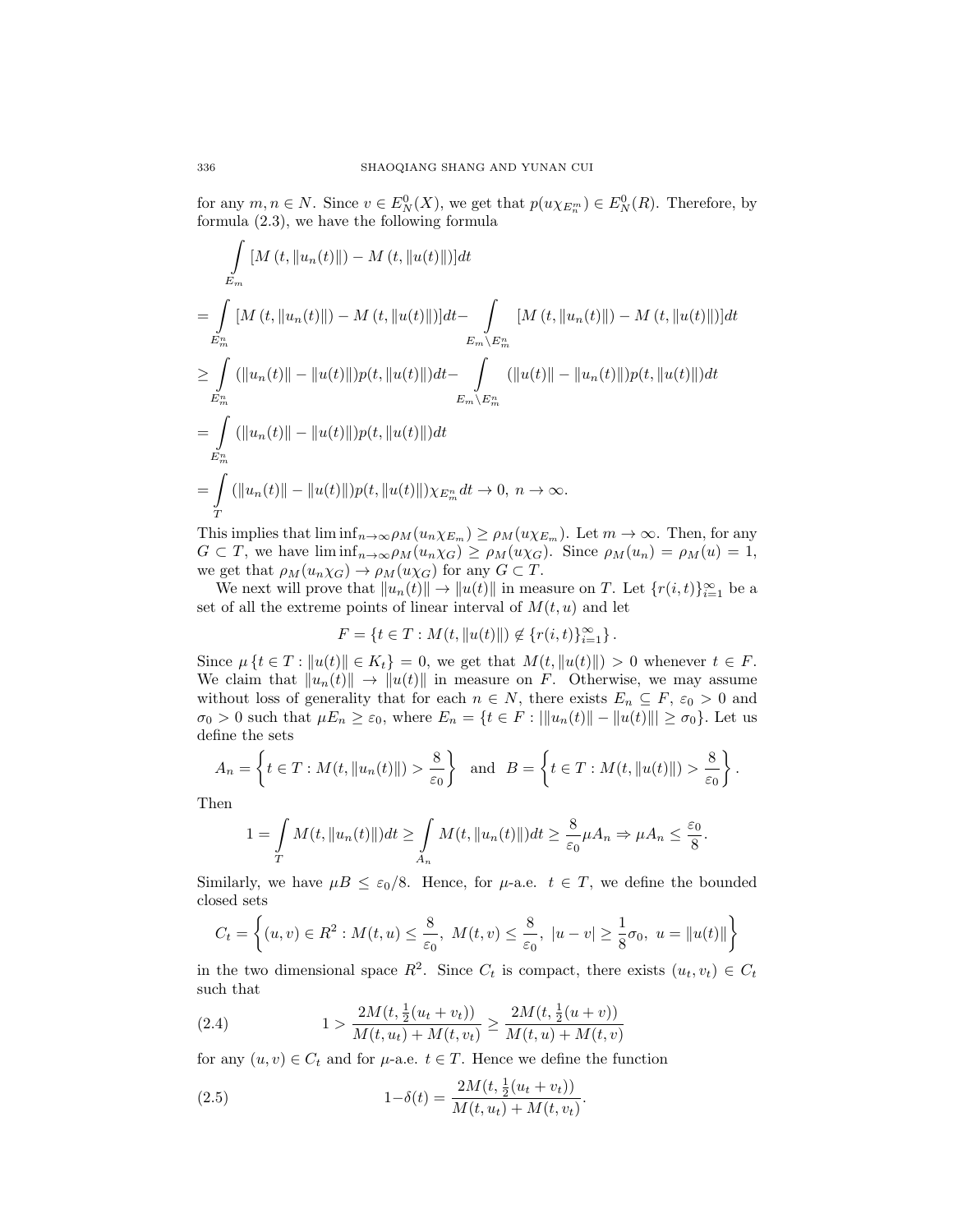We claim that  $\delta(t)$  is  $\Sigma$ -measurable. In fact, pick a dense subset  $\{r_i\}_{i=1}^{\infty}$  of  $(0,\infty)$ and define the function

$$
1 - \delta_{r_i, r_j}(t) = \begin{cases} \frac{2M(t, \frac{1}{2}(r_i + r_j))}{M(t, r_i) + M(t, r_j)} & M(t, r_i) \leq \frac{8}{\varepsilon_0} \\ 0 & M(t, r_i) > \frac{8}{\varepsilon_0} \end{cases}
$$
 and  $M(t, r_j) \leq \frac{8}{\varepsilon_0}$ ,

then by the definition of  $M(t, u)$ , it is easy to see that  $1 - \delta_{r_i, r_j}(t)$  is  $\Sigma$ -measurable and

$$
1 - \delta(t) \ge \sup \left\{ 1 - \delta_{r_i, r_j}(t) : |r_i - r_j| \ge \frac{1}{8}\sigma_0 \right\}.
$$

On the other hand, since  $\{r_i\}_{i=1}^{\infty}$  is dense in  $(0,\infty)$  then  $\{(r_i,r_j)\}_{i=1,j=1}^{\infty}$  is dense in  $(0, \infty) \times (0, \infty)$ . Therefore, by the definition of the function  $1 - \delta(\tilde{t})$ , for  $\mu$ -a.e.  $t \in T, \varepsilon > 0$ , there exists

$$
(r_i, r_j) \in \left\{ (u, v) \in R^2 : M(t, u) \le \frac{8}{\varepsilon_0}, M(t, v) \le \frac{8}{\varepsilon_0}, |u - v| \ge \frac{1}{8}\sigma_0, u = ||u(t)|| \right\}
$$

such that

$$
1 - \delta(t) - \varepsilon < 1 - \delta_{r_i, r_j}(t) \le \sup\left\{1 - \delta_{r_i, r_j}(t) : |r_i - r_j| \ge \frac{1}{8}\sigma_0\right\}
$$

 $\mu$ -a.e. on T. Since  $\varepsilon$  is arbitrary, we have the following formula

$$
1 - \delta(t) \le \sup \left\{ 1 - \delta_{r_i, r_j}(t) : |r_i - r_j| \ge \frac{1}{8}\sigma_0 \right\}
$$

 $μ$ -a.e. on T. Hence 1 − δ(t) = sup {1 − δ<sub>ri,rj</sub>(t) : |r<sub>i</sub> − r<sub>j</sub>| ≥  $σ_0/8$ }  $μ$ -a.e. on T. This implies that  $\delta(t)$  is  $\Sigma$ -measurable. Since  $\delta(t) > 0$ , there exists a real number  $\delta_0 \in (0,1)$  such that  $\mu G < \varepsilon_0/8$ , where  $G = \{t \in T : \delta(t) \leq \delta_0\}$ . Moreover, by  $M(t, ||u(t)||) > 0, t \in F$ , there exist  $F_0 \subset F$  and  $r > 0$  such that

$$
M(t, \|u(t)\|) > r, \ t \in F\backslash F_0 \text{ and } \mu F_0 < \frac{\varepsilon_0}{16}.
$$

Let  $H_n = E_n \setminus (A_n \cup B \cup G \cup F_0)$ . Then  $\mu H_n \geq \varepsilon_0/8$  and

$$
M\left(t, \frac{\|u_n(t)\| + \|u(t)\|}{2}\right) \le \frac{1}{2}(1 - \delta_0) \left[M\left(t, \|u_n(t)\|\right) + M\left(t, \|u(t)\|\right)\right]
$$

whenever  $t \in H_n$ . This implies that

$$
\rho_M(u_n) + \rho_M(u) - 2\rho_M\left(\frac{u_n + u}{2}\right)
$$
  
\n
$$
\geq \int_{T} M(t, \|u_n(t)\|) + M(t, \|u(t)\|) - 2M\left(t, \frac{\|u_n(t)\| + \|u(t)\|}{2}\right) dt
$$
  
\n
$$
\geq \int_{H_n} M(t, \|u_n(t)\|) + M(t, \|u(t)\|) - 2M\left(t, \frac{\|u_n(t)\| + \|u(t)\|}{2}\right) dt
$$
  
\n
$$
\geq \delta_0 \int_{H_n} [M(t, \|u_n(t)\|) + M(t, \|u(t)\|)] dt
$$
  
\n
$$
\geq \delta_0 \int_{H_n} M(t, \|u(t)\|) dt \geq \delta_0 r \frac{\varepsilon_0}{8}.
$$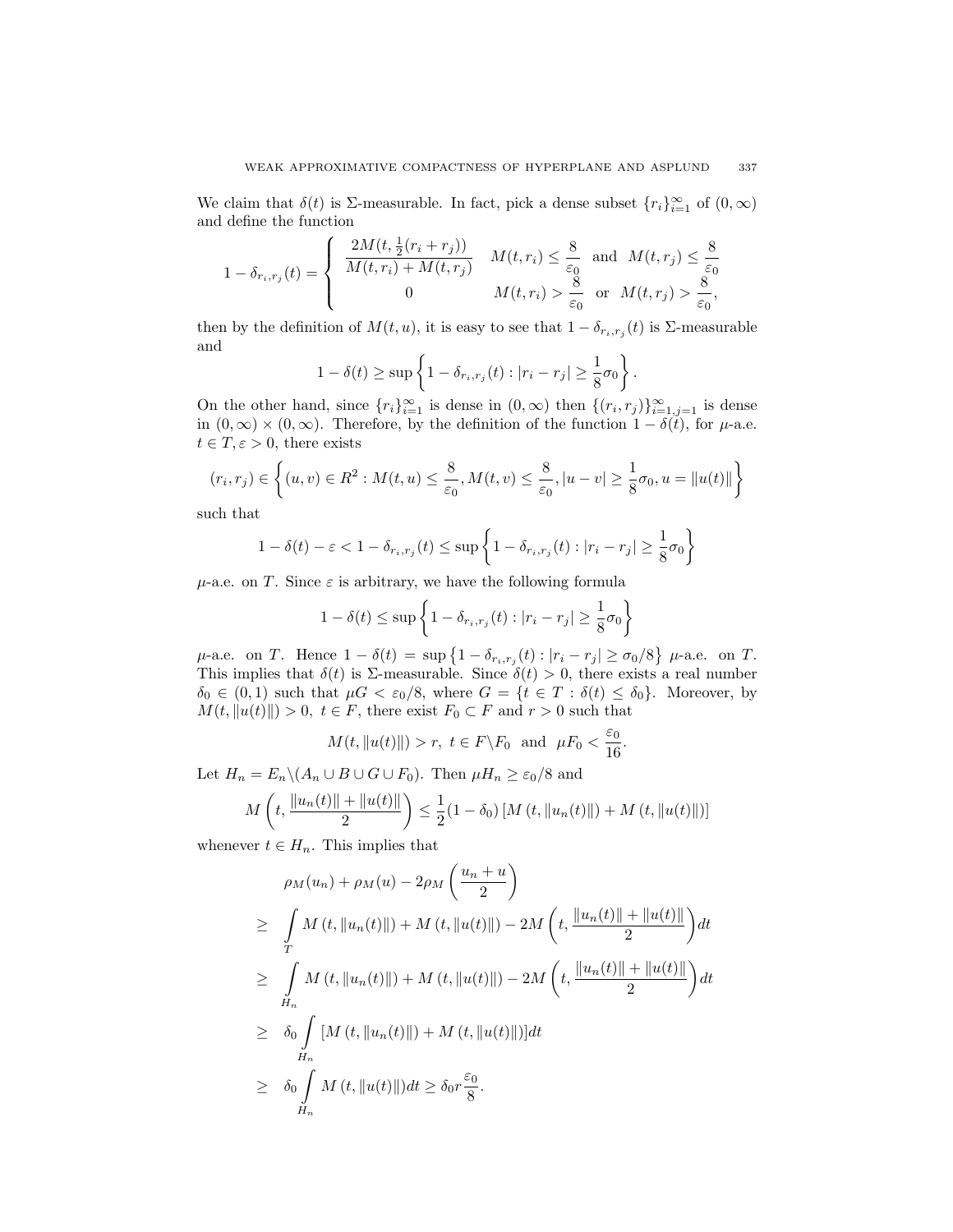Moreover, by formula  $\langle u_n, v \rangle \to 1$  and  $\langle u, v \rangle = 1$ , we get that  $||u|| = 1$ ,  $||u_n|| \to 1$ and  $||u_n + u||/2 \to 1$  as  $n \to \infty$ . Therefore, by  $M \in \Delta$ , we obtain that  $\rho_M(u) = 1$ ,  $\rho_M(u_n) \to 1$  and  $\rho_M((u_n + u)/2) \to 1$  as  $n \to \infty$ . This implies that

$$
\lim_{n \to \infty} \left[ \rho_M(u_n) + \rho_M(u) - 2\rho_M\left(\frac{u_n + u}{2}\right) \right] = 0,
$$

this is a contradiction. Hence we obtain that  $||u_n(t)|| \to ||u(t)||$  in measure on F.

Let  ${r_1(i, t)}_{i=1}^{\infty}$  denote the set of all the right extreme points of linear interval of  $M(t, u)$ . Define the set

$$
G = \{ t \in T : M(t, ||u(t)||) \in \{ r_1(i, t) \}_{i=1}^{\infty} \}.
$$

We will prove that  $||u_n(t)|| \to ||u(t)||$  in measure on G. Otherwise, we may assume without loss of generality that for each  $n \in N$ , there exists  $E_n \subseteq G$ ,  $\varepsilon_0 > 0$  and  $\sigma_0 > 0$  such that  $\mu E_n \geq \varepsilon_0$ , where  $E_n = \{t \in G : ||u_n(t)|| - ||u(t)|| \geq \sigma_0\}$ . Hence we may assume that  $E_n = \{t \in T : ||u_n(t)|| - ||u(t)|| \ge \sigma_0\}$ . Let

$$
F_n = \{ t \in T : ||u(t)|| \le ||u_n(t)|| < ||u(t)|| + \sigma_0 \}
$$

and

$$
H_n = \{ t \in T : ||u(t)|| > ||u_n(t)|| \}.
$$

For clarity, we will divide the proof into two cases.

**Case I.** Let  $\limsup_{n\to\infty}\mu(G_0\cap E_n) = \eta_0 > 0$ , where  $t \in G_0$  if and only if  $M(t, ||u(t)||)$  is a right extreme point and not a left extreme point. Then  $G_0 \subset G$ . Therefore, by formula  $M(t, u) = \int_0^u p(t, u) dt$ , we have the following inequalities

$$
h_n(t) = M(t, \|u_n(t)\|) - M(t, \|u(t)\|) - p(t, \|u(t)\|) [\|u_n(t)\| - \|u(t)\|]
$$
  
\n
$$
\geq M(t, \|u(t)\| + \sigma_0) - M(t, \|u(t)\|) - \sigma_0 p(t, \|u(t)\|) > 0
$$

whenever  $t \in E_n$ . Hence there exist  $H_n \subset G_0$  and  $h > 0$  such that  $\mu H_n < \eta_0/16$ and  $h_n(t) > h$  whenever  $t \in E_n \setminus H_n$ . Moreover, there exists a natural number  $m \in N$  such that  $\mu(T\backslash T_m) < \eta_0/16$ , where

$$
T_m = \{ t \in T : m ||v(t)|| \ge p(t, ||u(t)||) \}.
$$

Let  $G_n = (G_0 \cap T_m) \setminus H_n$ . Then, by  $\limsup_{n \to \infty} \mu(G_0 \cap E_n) = \eta_0$  and  $\mu(T \setminus T_m)$  $\eta_0/16$ , we may assume that  $\mu(G_n \cap E_n) > \eta_0/8$ . Moreover, by the definition of  $T_m$ , we have  $p(t, ||u(t)||) \chi_{G_n} \in E_N^0(X)$ . Therefore, by formula (2.3), we have

$$
0 \leftarrow \int_{G_n} M(t, \|u_n(t)\|)dt - \int_{G_n} M(t, \|u(t)\|)dt
$$
  
\n
$$
\geq \int_{G_n \cap E_n} p(t, \|u(t)\|) [\|u_n(t)\| - \|u(t)\|]dt + \int_{G_n \cap F_n} p(t, \|u(t)\|) [\|u_n(t)\| - \|u(t)\|]dt
$$
  
\n
$$
+ \int_{G_n \cap H_n} p(t, \|u(t)\|) [\|u_n(t)\| - \|u(t)\|]dt + \int_{G_n \cap E_n} h_n(t)dt
$$
  
\n
$$
= \int_{G_n} p(t, \|u(t)\|) [\|u_n(t)\| - \|u(t)\|]dt + \int_{G_n \cap E_n} h_n(t)dt \geq h \frac{\eta_0}{16}
$$

for n large enough, this is a contradiction.

**Case II.** Let  $\limsup_{n\to\infty} \mu(G_0 \cap E_n) = \eta_0 > 0$ , where  $t \in G_0$  if and only if  $M(t, ||u(t)||)$  is a left extreme point and is a right extreme point of linear interval of  $M(t, u)$ . Then  $G_0 \subset G$  and  $p(t, ||u(t)||) - p_-(t, ||u(t)||) > 0$  whenever  $t \in G_0$ .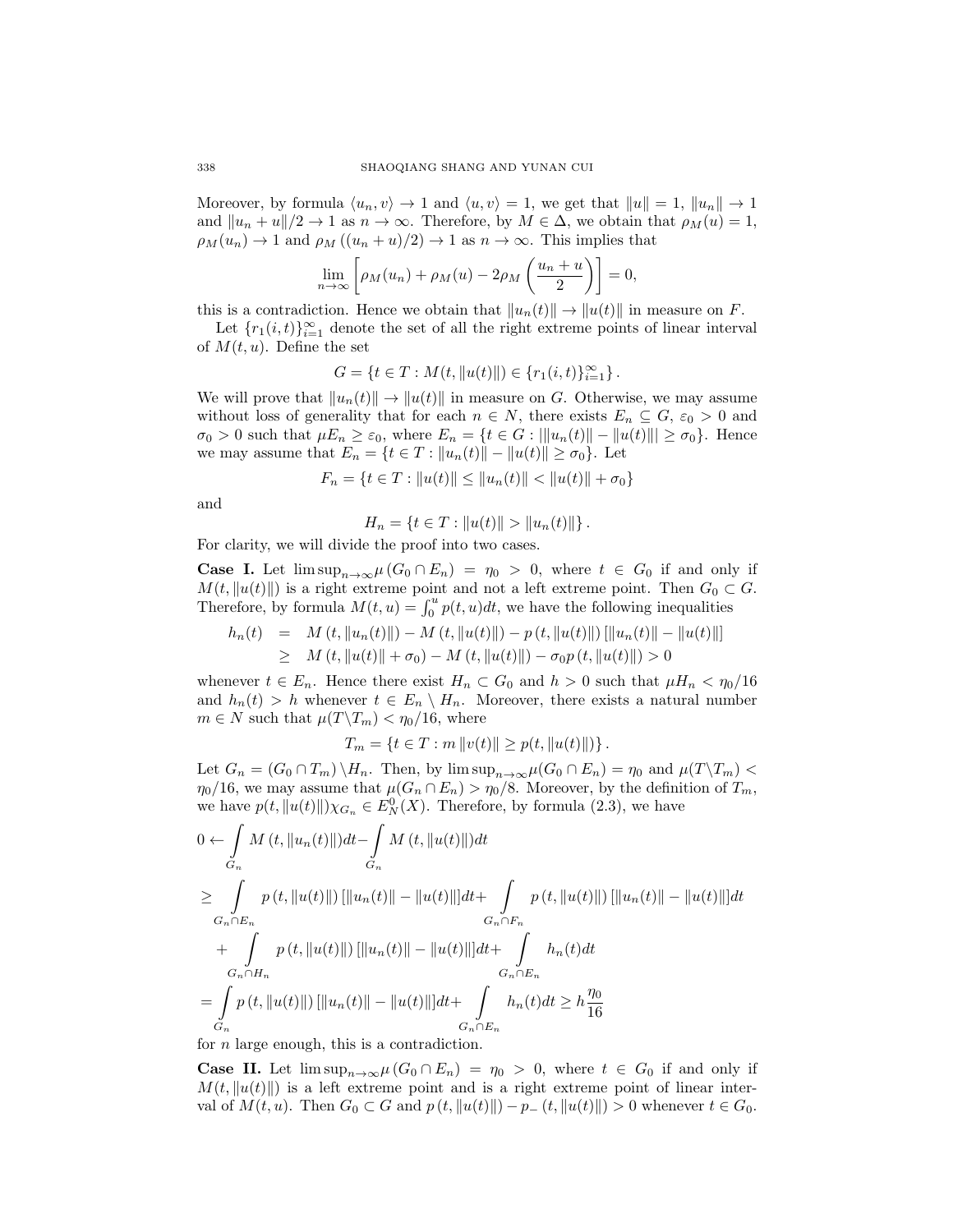Hence there exist a set  $H \subset G_0$  and a real number  $h > 0$  such that  $\mu H < \eta_0/16$ and  $p(t, ||u(t)||) - p_-(t, ||u(t)||) > h$  whenever  $t \in G_0 \setminus H$ . Moreover, there exists  $m \in N$  such that  $\mu(T\backslash T_m) < \eta_0/16$ . Let  $F = (G_0 \cap T_m) \backslash H$ . Then, by formula  $\limsup_{n\to\infty}\mu(G_0\cap E_n)=\eta_0$ , we may assume that  $\mu(F\cap E_n)>\eta_0/8$ . Therefore, by formula (2.3), we get the following inequalities

$$
0 \leftarrow \int_{F} M(t, ||u_{n}(t)||)dt - \int_{F} M(t, ||u(t)||)dt
$$
  
\n
$$
\geq \int_{F \cap E_{n}} p(t, ||u(t)||) [||u_{n}(t)|| - ||u(t)||]dt + \int_{F \cap F_{n}} p(t, ||u(t)||) [||u_{n}(t)|| - ||u(t)||]dt
$$
  
\n
$$
+ \int_{F \cap H_{n}} p_{-}(t, ||u(t)||) [||u_{n}(t)|| - ||u(t)||]dt
$$
  
\n
$$
\geq \int_{F \cap E_{n}} [p(t, ||u(t)||) - p_{-}(t, ||u(t)||)] [||u_{n}(t)|| - ||u(t)||]dt
$$
  
\n
$$
+ \int_{F} p_{-}(t, ||u(t)||) [||u_{n}(t)|| - ||u(t)||]dt
$$
  
\n
$$
\geq \int_{F \cap E_{n}} [p(t, ||u(t)||) - p_{-}(t, ||u(t)||)] \sigma_{0}dt + \int_{F} p(t, ||u(t)||) [||u_{n}(t)|| - ||u(t)||]dt
$$
  
\n
$$
\geq h \frac{\eta_{0}}{16}
$$

for n large enough, this is a contradiction. Hence we get that  $||u_n(t)|| \to ||u(t)||$  in measure on G. Let  ${r_1(i, t)}_{i=1}^{\infty}$  denote the set of all the left extreme points of linear interval of  $M(t, u)$ . Define the set

 $G = \{t \in T : M(t, ||u(t)||) \in \{r_1(i, t)\}_{i=1}^{\infty}\}.$ 

Similarly, we get that  $||u_n(t)|| \to ||u(t)||$  in measure on G. In summary, we have  $||u_n(t)|| \to ||u(t)||$  in measure on T. Therefore, by the Riesz Theorem, there exists a subsequence  ${n}$  of  ${n}$  such that  $||u_n(t)|| \rightarrow ||u(t)||$   $\mu$ −a.e. in T. Noticing that

$$
|(u_n(t), v(t))| \le ||u_n(t)|| \cdot ||v(t)||
$$
,  $\lim_{n \to \infty} \int_T (u_n(t), v(t)) dt = 1$ 

and

$$
\int_{T} ||u_n(t)|| \cdot ||v(t)|| dt \le ||u_n|| \cdot ||v||^{0} \le 1,
$$

we get the following formula

$$
\lim_{n \to \infty} \int_T \|u_n(t)\| \cdot \|v(t)\| \, dt = 1, \quad \lim_{n \to \infty} \int_T \left[ \|u_n(t)\| \cdot \|v(t)\| - (u_n(t), v(t)) \right] dt = 0.
$$

Moreover, it is easy to see that

$$
\lim_{n \to \infty} \int_T ||u_n(t)|| \cdot ||v(t)|| - (u_n(t), v(t))| dt = 0.
$$

This implies that  $||u_n(t)|| \cdot ||v(t)|| - (u_n(t), v(t)) \stackrel{\mu}{\to} 0$  in measure. Therefore, by the Riesz theorem, there exists a subsequence  ${n}$  of  ${n}$  such that  $||u_n(t)|| \cdot ||v(t)||$  –  $(u_n(t), v(t)) \to 0$   $\mu$ -a.e. in T. Since  $||u_n(t)|| \to ||u(t)||$   $\mu$ -a.e. on T, we get that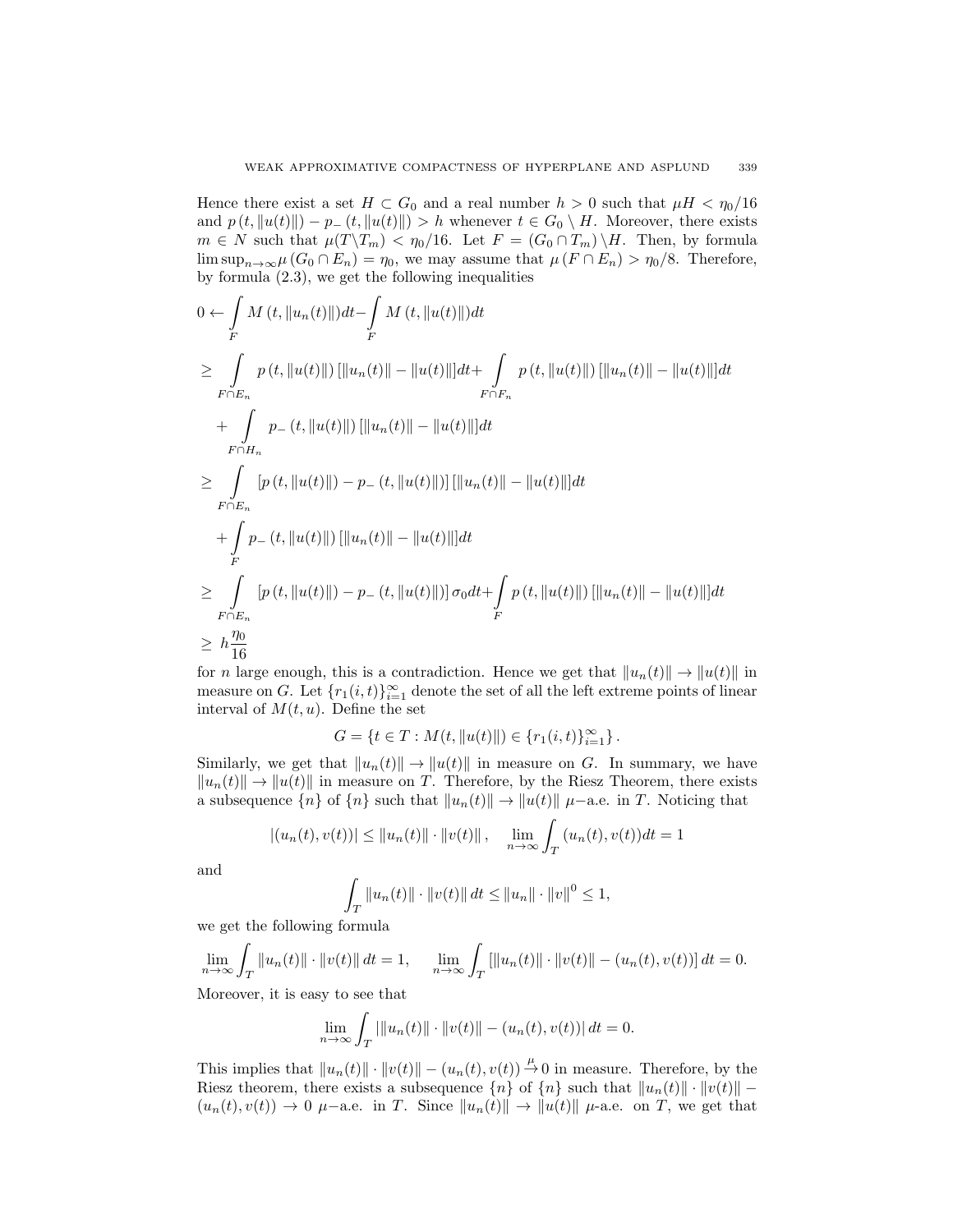$(u_n(t), v(t)) \to ||u(t)|| \cdot ||v(t)||$   $\mu$ –a.e. on T. Hence we may assume without loss of generality that

$$
\lim_{n \to \infty} \left( \frac{u_n(t)}{\|u(t)\|}, \frac{v(t)}{\|v(t)\|} \right) = 1
$$

on  $\{t \in T : ||u(t)|| \cdot ||v(t)|| \neq 0\}$ . Since  $\langle u, v \rangle = 1$ , we get that  $\mu T_1 = 0$ , where  $T_1 = \{t \in T : ||v(t)|| = 0\} \cap \{t \in T : ||u(t)|| \neq 0\}.$ 

Hence we may assume without loss of generality that

$$
\lim_{n \to \infty} \left( \frac{u_n(t)}{\|u(t)\|}, \frac{v(t)}{\|v(t)\|} \right) = 1, \quad t \in \{t \in T : \|u(t)\| \neq 0\}.
$$

Since X is a strongly smooth space, we obtain that sequence  ${u_n(t)}/{\|u(t)\|}\}_{n=1}^{\infty}$ is convergent. Hence there exists  $x(t) \in S(X)$  such that  $u_n(t)/||u(t)|| \to x(t)$  on  ${t \in T : ||u(t)|| \neq 0}.$  Let

$$
u_0(t) = \begin{cases} ||u(t)|| \, x(t), & t \in \{t \in T : ||u(t)|| \neq 0\} \\ 0, & t \in \{t \in T : ||u(t)|| = 0\}. \end{cases}
$$

Then it is easy to see that  $||u_0||^0 = 1$  and  $u_n(t) \to u_0(t)$   $\mu$ -a.e. on T. Therefore, by the Fatou Lemma, we obtain the following inequalities

$$
\rho_M(u_0) = \int_H \lim_{n \to \infty} \left[ \frac{1}{2} M(t, \|u_n(t)\|) + \frac{1}{2} M(t, \|u_0(t)\|) - M\left(t, \frac{\|u_n(t) - u_0(t)\|}{\varepsilon}\right) \right] dt
$$
  
\n
$$
\leq \liminf_{n \to \infty} \int_T \left[ \frac{1}{2} M(t, \|u_n(t)\|) + \frac{1}{2} M(t, \|u_0(t)\|) - M\left(t, \frac{\|u_n(t) - u_0(t)\|}{2}\right) \right] dt
$$
  
\n
$$
= \rho_M(u_0) - \limsup_{n \to \infty} \rho_M\left(\frac{1}{2}(u_n - u)\right).
$$

This implies that  $\rho_M((u_n - u)/2) \to 0$  as  $n \to \infty$ . Moreover, from the previous proof, we obtain that  $\rho_M(2u_n\chi_E/\varepsilon) \to \rho_M(2u_0\chi_E/\varepsilon)$  for any  $E \subset T$ . We next will prove that  $||u_n - u|| \to 0$  as  $n \to \infty$ . Let  $\varepsilon \in (0, 1/4)$ . Since  $M \in \Delta$ , there exists  $\delta > 0$  such that  $\rho_M(2u_0\chi_E/\varepsilon) < 1/2$  whenever  $\mu E < 4\delta$ . Moreover, there exists  $r > 0$  such that  $\mu \{t \in T : 0 < ||u(t)|| < r \} < \delta$ . Since  $u_n(t) \to u_0(t)$   $\mu$ -a.e. on T, by the Egorov theorem, there exist a natural number  $n_0 \in N$  and  $F \subset T$  such that  $\mu F < \delta$  and  $||u_n(t) - u_0(t)|| < \varepsilon^2$ ,  $t \in T\ F$  whenever  $n > n_0$ . This implies that  $\|(u_n - u_0)\chi_{B\setminus F}\| < 2\varepsilon$  whenever  $n > n_0$ . Let  $B = \{t \in T : ||u_0(t)|| \ge \varepsilon\},$  $D = \{t \in T : 0 < ||u(t)|| < \varepsilon\}$  and  $H = \{t \in T : ||u_0(t)|| = 0\} \cup F \cup D$ .

$$
\rho_M\left(\frac{(u_n-u_0)\chi_{B\setminus F}}{2\varepsilon}\right)\leq \int\limits_{B\setminus F}M\left(t,\frac{\varepsilon\left\|u_0(t)\right\|}{2\varepsilon}\right)dt=\int\limits_{B\setminus F}M\left(t,\frac{\left\|u_0(t)\right\|}{2}\right)dt\leq 1.
$$

Moreover, by  $\rho_M(2u_n\chi_E/\varepsilon) \to \rho_M(2u_0\chi_E/\varepsilon)$  for any  $E \subset T$  and  $\mu(F \cup D) < 2\delta$ , there exists a natural number  $n_1 > n_0$  such that

$$
\rho_M\left(\frac{(u_n - u_0)\chi_H}{2\varepsilon}\right) \leq \frac{1}{2}\rho_M\left(\frac{u_n\chi_H}{\varepsilon}\right) + \frac{1}{2}\rho_M\left(\frac{u_0\chi_H}{\varepsilon}\right)
$$

$$
\leq \rho_M\left(\frac{u_0\chi_H}{\varepsilon}\right) + \varepsilon
$$

$$
= \rho_M\left(\frac{u_0\chi_{F \cup D}}{\varepsilon}\right) + \varepsilon < \frac{1}{2} + \varepsilon < 1
$$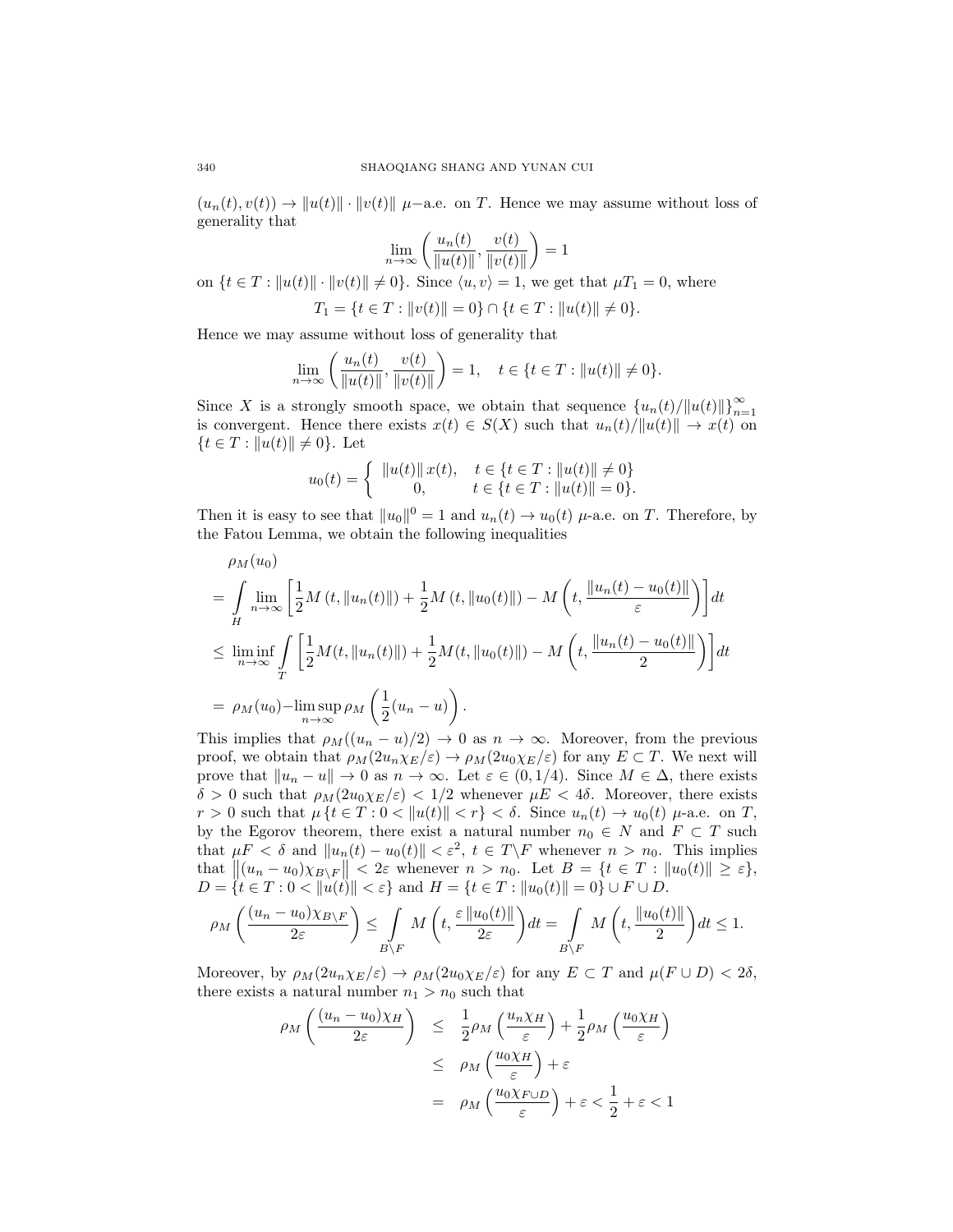whenever  $n > n_1$ . This implies that  $\|(u_n - u_0)\chi_H\| < 2\varepsilon$  whenever  $n > n_1$ . Since  $T = H \cup (B \backslash F)$ , we have

$$
||u_n - u_0|| \le ||(u_n - u_0)\chi_H|| + ||(u_n - u_0)\chi_{B\setminus F}|| < 2\varepsilon + 2\varepsilon = 4\varepsilon
$$

whenever  $n > n_1$ . Hence we have  $||u_n - u|| \to 0$  as  $n \to \infty$ . This implies that v is a strongly smooth point of  $E_N^0(X)$ , which completes the proof.

**Corollary 2.5.** Suppose that  $v \in S(E_N^0(R))$ . Then the following statements are equivalent:

- (1) The point v is a strongly smooth point of  $E_N^0(R)$ ;
- (2) The hyperplane  $H_v$  of  $L_M(R)$  is approximatively compact;
- (3) The hyperplane  $H_v$  of  $L_M(R)$  is weakly approximatively compact;
- (4)  $M \in \Delta$  and  $\mu\{t \in T : |u(t)| \in K_t\} = 0$  whenever  $\langle u, v \rangle = ||u||$ .

**Corollary 2.6.** Suppose that  $X$  is a strongly smooth space. Then the following statements are equivalent:

- (1)  $E_N^0(X)$  is a strongly smooth space;
- (2) Every weak<sup>\*</sup> hyperplane of  $L_M(X^*)$  is approximatively compact;
- (3) Every weak<sup>\*</sup> hyperplane of  $L_M(X^*)$  is weakly approximatively compact.

## 3. Asplund property and Radon-Nikodym property in Musielak-Orlicz-Bochner function spaces

**Theorem 3.1.** Suppose that  $X$  is a strongly smooth space. Then the following statements are equivalent:

- (1)  $L_M^0(X)$  is an Asplund space;
- (2)  $M \in \Delta$  and  $N \in \Delta$ .

*Proof.* (1)⇒(2). Suppose that  $M \notin \Delta$ . Then we define the functional  $\theta(u)$  = inf  $\{\lambda \in R^+ : \rho_M(u/\lambda) < +\infty\}$ . Therefore, by the definition of  $\theta(\cdot)$ , we get that  $\theta(ku) = k\theta(u)$  whenever  $k > 0$ . Moreover, by the convexity of M, we have

$$
\rho_M\left(\frac{u_1+u_2}{\theta(u_1)+\theta(u_2)+2\varepsilon}\right)
$$
\n
$$
= \rho_M\left(\frac{\theta(u_1)+\varepsilon}{\theta(u_1)+\theta(u_2)+2\varepsilon}\frac{u_1}{\theta(u_1)+\varepsilon}+\frac{\theta(u_2)+\varepsilon}{\theta(u_1)+\theta(u_2)+2\varepsilon}\frac{u_2}{\theta(u_2)+\varepsilon}\right)
$$
\n
$$
\leq \frac{\theta(u_1)+\varepsilon}{\theta(u_1)+\theta(u_2)+2\varepsilon}\rho_M\left(\frac{u_1}{\theta(u_1)+\varepsilon}\right)+\frac{\theta(u_2)+\varepsilon}{\theta(u_1)+\theta(u_2)+2\varepsilon}\rho_M\left(\frac{u_2}{\theta(u_2)+\varepsilon}\right)
$$
\n
$$
< +\infty.
$$

This implies that  $\theta(u_1 + u_1) \leq \theta(u_1) + \theta(u_2) + 2\varepsilon$ . Since  $\varepsilon$  is arbitrary, we have  $\theta(u_1 + u_1) \leq \theta(u_1) + \theta(u_2)$ . It is easy to see that  $\theta(u)$  is a convex function. We claim that if  $||u_n|| \to 0$  then  $\theta(u_n) \to 0$  as  $n \to \infty$ . In fact, for any  $\varepsilon > 0$ , we have  $\|u_n/\varepsilon\| \to 0$  as  $n \to \infty$ . Hence there exists a natural number  $n_0$  such that  $\rho_M(u_n/\varepsilon) \leq ||u_n/\varepsilon|| \leq 1$  whenever  $n > n_0$ . This implies that  $\theta(u_n) < \varepsilon$  whenever  $n > n_0$ . Hence  $\theta(u_n) \to 0$  as  $n \to \infty$ .

Next we will prove that  $\theta(\cdot)$  is continuous. Otherwise, there exist  $\varepsilon_0 > 0$ ,  $u \in$  $L_M(X)$  and  $\{u_n\}_{n=1}^{\infty} \subset L_M(X)$  such that  $||u_n - u|| \to 0$  and  $|\theta(u_n) - \theta(u)| \geq 2\varepsilon_0$ . Then we may assume that  $\theta(u) \geq \theta(u_n) + 2\varepsilon_0$  or  $\theta(u_n) \geq \theta(u) + 2\varepsilon_0$ . Hence, if  $\theta(u) \geq \theta(u_n) + 2\varepsilon_0$ , then

$$
\theta(u) \le \limsup_{n \to \infty} \left[ \theta(u_n) + \theta(u - u_n) \right] = \limsup_{n \to \infty} \theta(u_n) \le \theta(u) - \varepsilon_0,
$$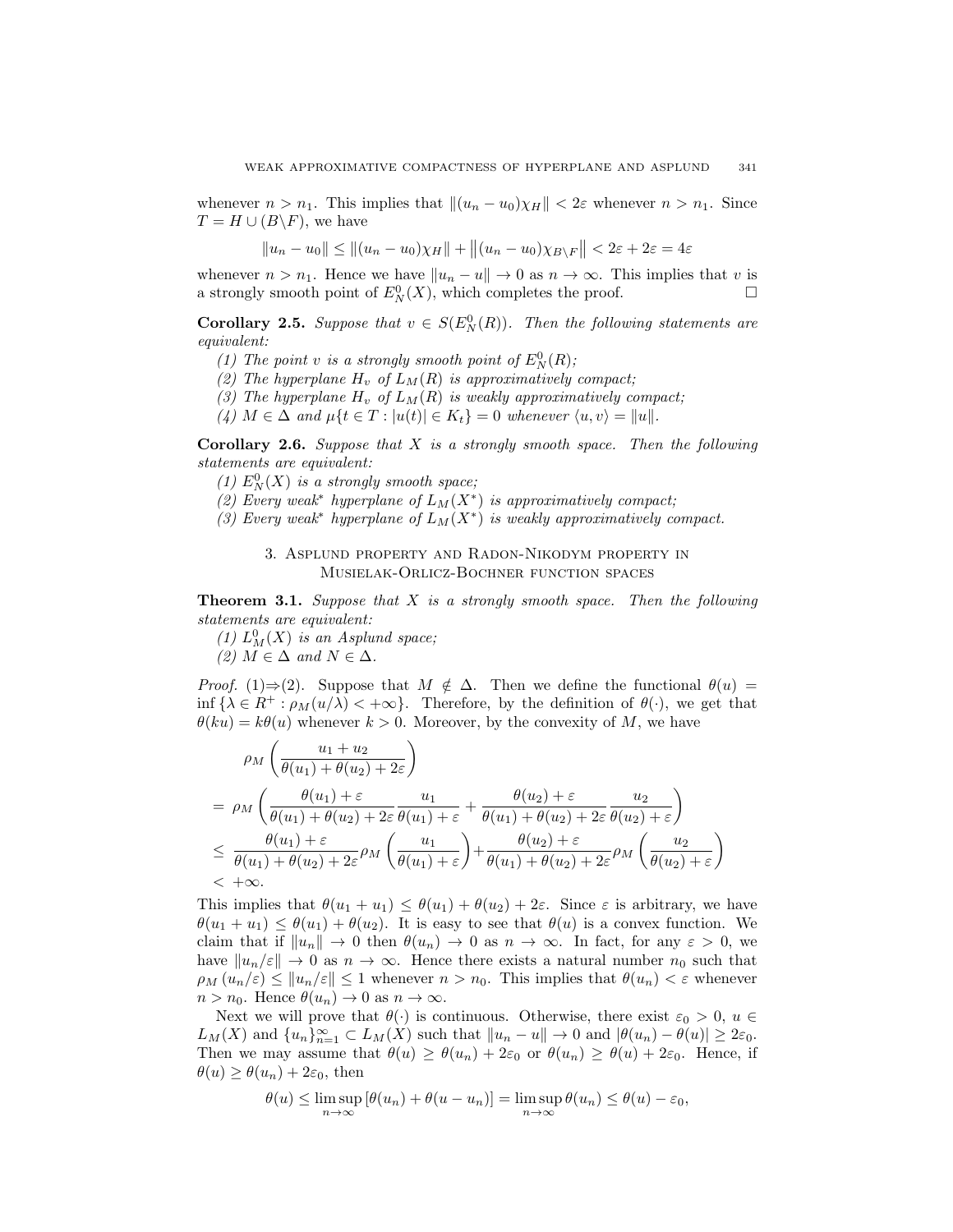### 342 SHAOQIANG SHANG AND YUNAN CUI

a contradiction. Moreover, if  $\theta(u_n) \geq \theta(u) + 2\varepsilon_0$ , then

$$
\limsup_{n \to \infty} \theta(u_n) \le \limsup_{n \to \infty} [\theta(u) + \theta(u_n - u)] = \theta(u) < \limsup_{n \to \infty} [\theta(u_n) - \varepsilon_0],
$$

a contradiction. Hence  $\theta(\cdot)$  is a continuous function. Pick  $u \in L^0_M(X) \setminus E^0_M(X)$ . Then  $\theta(u) > 0$ . We next will prove that there exist  $E \subset T$  and  $F \subset T$  such that  $E \cup F = T$ ,  $E \cap F = \emptyset$  and  $\theta(u\chi_E) = \theta(u\chi_F) = \theta(u)$ . Define  $G(n) = \{t \in T :$  $n-1 \leq ||u(t)|| < n$  and for each  $n \in N$ , decompose  $G(n)$  into  $G_1(n)$  and  $G_2(n)$ such that

$$
2\int\limits_{G_i(n)} M\left(t, \frac{n-1}{\theta - 2\varepsilon}\right) dt = \int\limits_{G(n)} M\left(t, \frac{n-1}{\theta - 2\varepsilon}\right) dt,
$$

where  $i = 1, 2$ . We claim that  $u_i = \sum_{n=1}^{\infty} u \chi_{G_i(n)}$  satisfy  $\theta(u_i) = \theta(u)$ , where  $i = 1, 2$ . In fact, let  $\theta = \theta(u)$ . Then for any  $\varepsilon \in (0, \theta/2)$ , there exists a natural number m such that

$$
\frac{m-1}{m} \cdot \frac{1}{\theta - 2\varepsilon} \ge \frac{1}{\theta - \varepsilon}
$$

.

Since

$$
t, s \in G(n) \Rightarrow ||u(t)|| < n \leq \frac{n-1}{n} ||u(s)||
$$
,

for all  $n \geq m$  and all  $t \in G_i(n)$ , we have the following inequalities

$$
\frac{\|u_i(t)\|}{\theta-2\varepsilon}=\frac{\|u(t)\|}{\theta-2\varepsilon}\geq \frac{n-1}{\theta-2\varepsilon}\geq \frac{n-1}{n}\cdot \frac{\|u(t)\|}{\theta-2\varepsilon}>\frac{\|u(t)\|}{\theta-\varepsilon}.
$$

Therefore, by the definition of  $\theta(\cdot)$ , we have the following inequalities

$$
\rho_M\left(\frac{u_i}{\theta - 2\varepsilon}\right) \ge \sum_{n \ge m} \int_{G_i(n)} M\left(t, \frac{\|u(t)\|}{\theta - 2\varepsilon}\right) dt \ge \sum_{n \ge m} \int_{G_i(n)} M\left(t, \frac{n-1}{\theta - 2\varepsilon}\right) dt
$$

$$
= \frac{1}{2} \sum_{n \ge m} \int_{G(n)} M\left(t, \frac{n-1}{\theta - 2\varepsilon}\right) dt \ge \frac{1}{2} \sum_{n \ge m} \int_{G(n)} M\left(t, \frac{\|u(t)\|}{\theta - \varepsilon}\right) dt = \infty.
$$

This implies that  $\theta(u_i) = \theta(u)$ , where  $i = 1, 2$ . Hence there exist a set  $E \subset T$ and  $F \subset T$  such that  $E \cup F = T$ ,  $E \cap F = \emptyset$  and  $\theta(u\chi_E) = \theta(u\chi_F) = \theta(u)$ . Let  $v = u \chi_E - u \chi_F$ . Then, if  $t > 0$  then

$$
\theta(u + tv) = \theta((1 + t)u\chi_E + (1 - t)u\chi_F) = \theta((1 + t)u\chi_E) = (1 + t)\theta(u).
$$

This implies that

$$
\frac{\theta(u+tv) - \theta(u)}{t} = \frac{(1+t)\theta(u) - \theta(u)}{t} = \frac{t\theta(u)}{t} = \theta(u)
$$

whenever  $t > 0$ . Moreover, if  $t < 0$  then

$$
\theta(u + tv) = \theta((1 + t)u\chi_E + (1 - t)u\chi_F) = \theta((1 - t)u\chi_F) = (1 - t)\theta(u).
$$

This implies that

$$
\frac{\theta(u+tv) - \theta(u)}{t} = \frac{(1-t)\theta(u) - \theta(u)}{t} = \frac{-t\theta(u)}{t} = -\theta(u)
$$

whenever  $t < 0$ . Hence, for any  $u \in L^0_M(X) \setminus E^0_M(X)$ , we obtain that  $\theta(\cdot)$  is not differentiable at u, a contradiction. Then  $M \in \Delta$ .

Suppose that  $N \notin \Delta$ . Then there exists a point  $v \in L_N(X^*)$  such that  $||v|| = 1$ and  $\rho_N(v) < 1$ . Pick a real number  $l > 1$ . Then  $\rho_N(lv) = \infty$ . Define

$$
G = \{ t \in T : N(t, ||v(t)||) = \infty \} \text{ and } G(n) = \{ t \in T : n - 1 \le N(t, ||v(t)||) < n \}
$$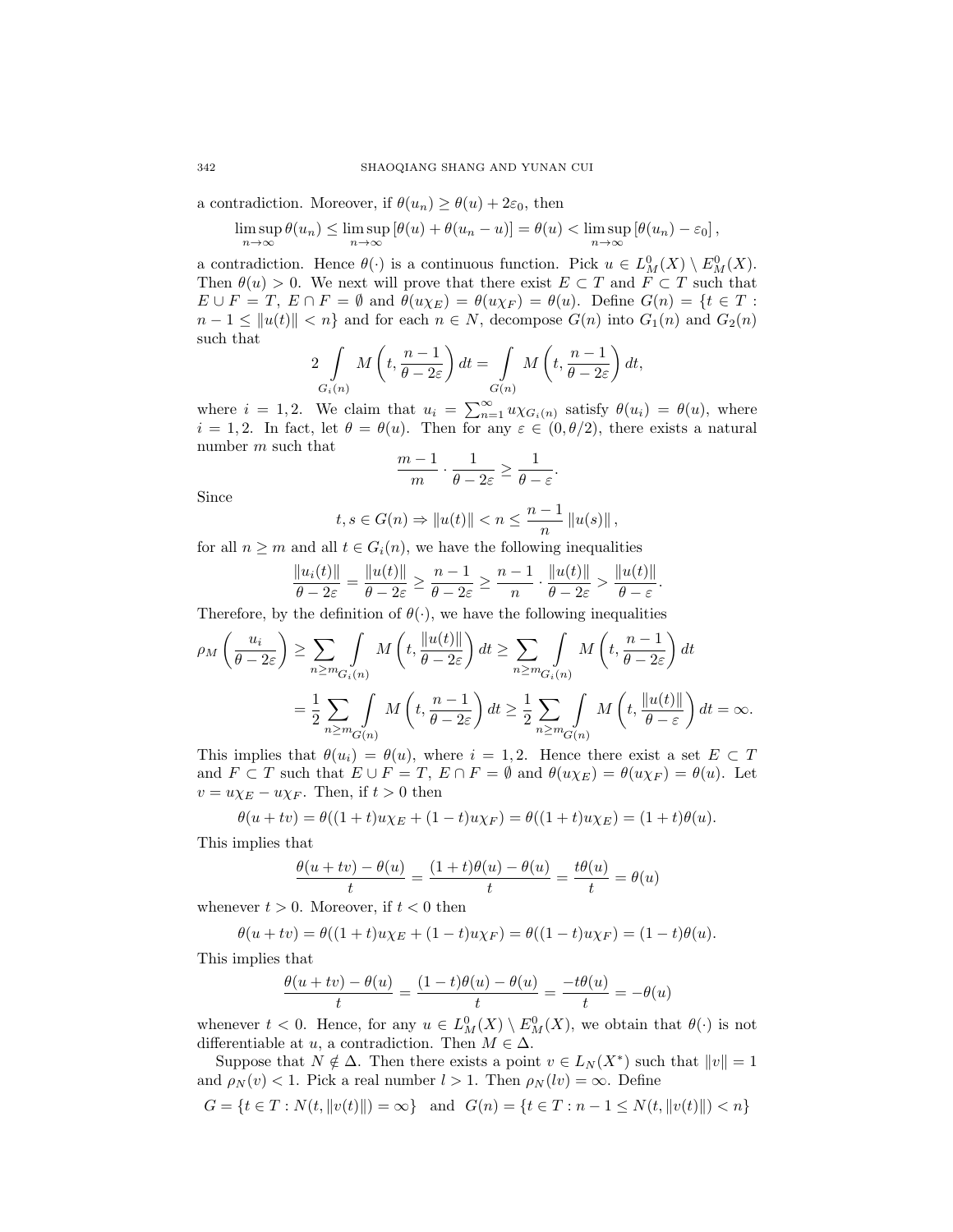for all  $n \in N$ . Decompose  $G(n)$  into  $G_1(n)$  and  $G_2(n)$  such that  $G_1(n) \cup G_2(n)$  $G(n)$  and  $\rho_N(lv\chi_{G_1(n)}) = \rho_N(lv\chi_{G_2(n)})$ . Decompose G into  $G_1$  and  $G_2$  such that  $G_1 \cup G_2 = G$  and  $\rho_N(lv\chi_{G_1}) = \rho_N(lv\chi_{G_2})$ . Let

$$
E = G_1 \cup \begin{pmatrix} \infty \\ \cup \\ n=1 \end{pmatrix} G_1(n) \quad \text{and} \quad F = G_2 \cup \begin{pmatrix} \infty \\ \cup \\ n=1 \end{pmatrix} G_2(n) \ .
$$

Then  $\rho_N(lv\chi_E) = \rho_N(lv\chi_F)$ . This implies that  $||v\chi_E|| \geq 1/l$  and  $||v\chi_F|| \geq 1/l$ . Hence there exists a sequence of set  ${E_n}_{n=1}^{\infty}$  such that  $||v \chi_{E_n}|| \geq 1/l$  and  $E_i \cap E_j =$  $\emptyset$  whenever  $i \neq j$ . Define the set

$$
C = \left\{ \sum_{i=1}^{\infty} \varepsilon_i v \chi_{E_i} : \{\varepsilon_i\}_{i=1}^{\infty} \in B(c_0) \right\}.
$$

Then it is easy to see that C is a bounded closed convex set of  $L_N(X^*)$ . We claim that C has no extreme points. In fact, Pick  $u = \sum_{i=1}^{\infty} \varepsilon_i v \chi_{E_i} \in C$ . Then there exists a natural number  $j \in N$  such that  $|\varepsilon_j| < 1/4$ . Define

$$
u_1 = \left(\varepsilon_j + \frac{1}{2}\right) + \sum_{i \neq j} \varepsilon_i
$$
 and  $u_2 = \left(\varepsilon_j - \frac{1}{2}\right) + \sum_{i \neq j} \varepsilon_i$ .

Then  $u_1, u_2 \in C$ ,  $u_1 \neq u_2$  and  $2u = u_1 + u_2$ . This implies that u is not an extreme point. Since u is arbitrary, we have  $ExtC = \emptyset$ . Hence  $L_N(X^*)$  has not the Krein-Milman property. Then  $L_N(X^*)$  has not the Radon-Nikodym property. Hence  $E_M^0(X)$  is not an Asplund space. However, since  $L_M^0(X)$  is an Asplund space, we obtain that  $E_M^0(X)$  is an Asplund space, a contradiction. Then  $N \in \Delta$ .

(2)⇒(1). By Lemma 1.15 of [\[2\]](#page-18-5), there exists a function  $M_1$  such that

$$
(3.1) \t\t M(t, u) \le M_1(t, u) \le 2M(t, u), \quad u \in R
$$

and right derivative of  $p_1(t, u)$  of  $M_1(t, u)$  is continuous with respect to u for almost all  $t \in T$ . Therefore, by formula 3.1, we obtain that  $u \in L_M(X)$  for any  $u \in$  $L_{M_1}(X)$ . Since  $M \in \Delta$ , we have the following inequalities

$$
\int_{T} M_{1}(t, \lambda \|u(t)\|)dt \leq \int_{T} 2M(t, \lambda \|u(t)\|)dt < +\infty
$$

for any  $\lambda > 0$ . This implies that  $M_1 \in \Delta$ . Moreover, if  $v \in L_{N_1}(X^*)$ , then there exists  $\lambda_0 > 0$  such that  $\rho_{N_1}(\lambda_0 v) < +\infty$ . Since

$$
N(t,v) = \sup_{u>0} \{uv - M(t,u)\} \le \frac{1}{2} \sup_{u>0} \{2uv - M_1(t,u)\} = \frac{1}{2} N_1(t, 2v), \ v \ge 0,
$$

we have the following inequalities

$$
\int_T N\left(t, \frac{\lambda_0}{2} ||v(t)||\right) dt \le \frac{1}{2} \int_T N_1\left(t, 2 \cdot \frac{\lambda_0}{2} ||v(t)||\right) dt = \frac{1}{2} \rho_{N_1}(\lambda_0 v) < +\infty.
$$

This implies that  $v \in L_N(X^*)$ . Therefore, by  $N \in \Delta$ , we obtain that  $v \in E_N(X^*)$ . Therefore, by formula

$$
N_1(t, v) = \sup_{u>0} \{uv - M_1(t, u)\} \le \sup_{u>0} \{uv - M(t, u)\} = N(t, v), \quad v \ge 0,
$$

we have the following inequalities

$$
\int_{T} N_{1} (t, \lambda ||v(t)||) dt \leq \int_{T} N(t, \lambda ||v(t)||) dt < +\infty
$$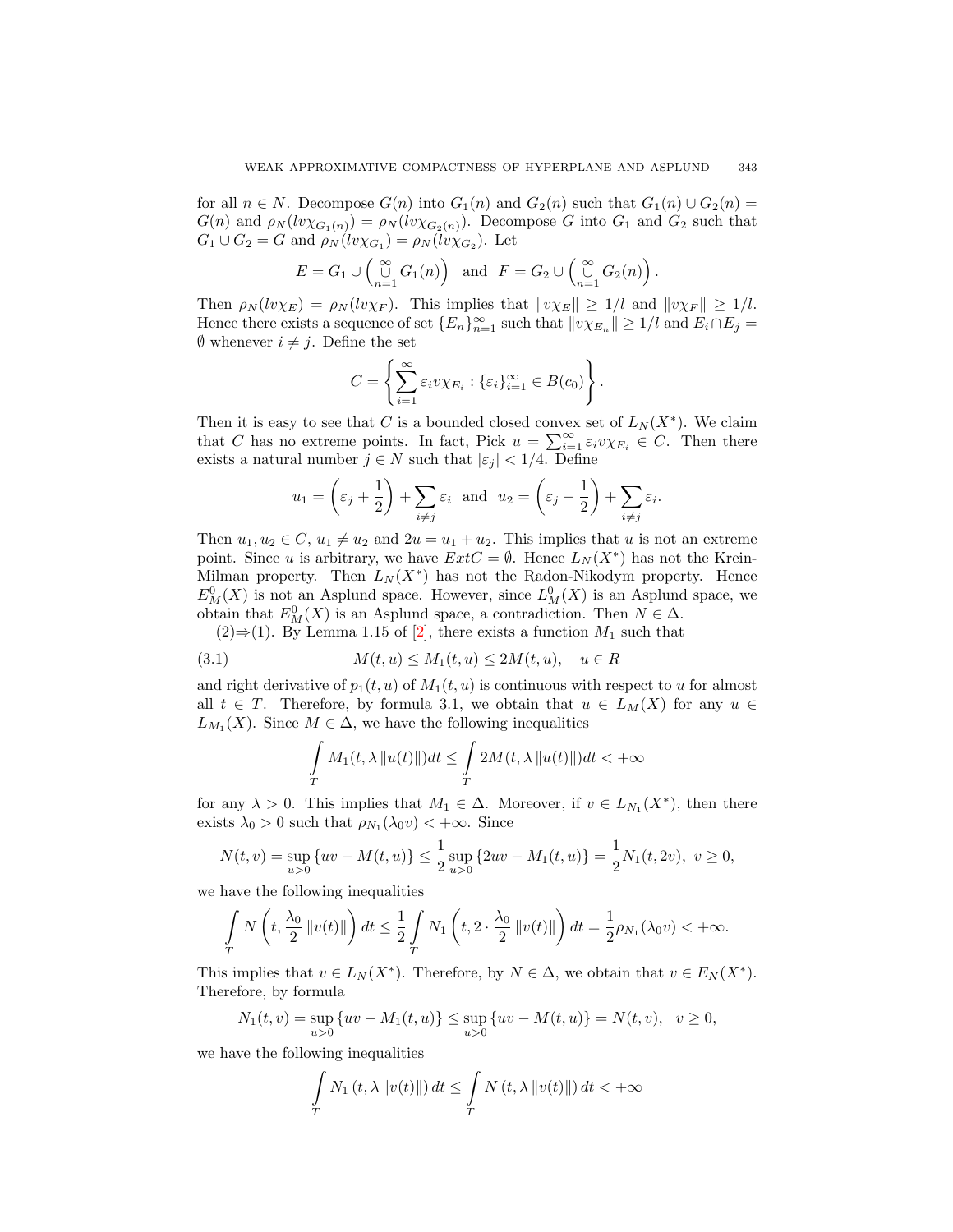for every  $\lambda > 0$ . This implies that  $N_1 \in \Delta$ . Therefore, by theorem 2.7, we obtain that  $L_{M_1}^0(X)$  is a strongly smooth space. This implies that  $L_{M_1}^0(X)$  is an Asplund space. Moreover, we have

$$
||u||^{0} = \inf_{k>0} \frac{1}{k} [1 + \int_{T} M(t, ||ku(t)||) dt] \le \inf_{k>0} \frac{1}{k} [1 + \int_{T} M_{1}(t, ||ku(t)||) dt] = ||u||_{1}^{0}
$$

and

$$
||u||_1^0 = \inf_{k>0} \frac{1}{k} [1 + \int_{T} M_1(t, ||ku(t)||) dt] \le \inf_{k>0} \frac{1}{k} [1 + \int_{T} 2M(t, ||ku(t)||) dt] \le 2||u||^0
$$

for any  $u \in L^0(M)$ . This means that  $L^0(M)$  is an Asplund space, which completes the proof.  $\Box$ 

By Theorem 3.1, we obtain that Corollary 3.2 and Corollary 3.3.

**Corollary 3.2.** Suppose that  $X$  is a strongly smooth space. Then the following statements are equivalent:

(1)  $L_M(X)$  is an Asplund space; (2)  $M \in \Delta$  and  $N \in \Delta$ .

**Corollary 3.3.**  $L^0_M(R)(L_M(R))$  is an Asplund space if and only if  $M \in \Delta$  and  $N \in \Delta$ .

Theorem 3.4. Suppose that

(1)  $M \in \Delta$  and X is a strongly smooth space; (2)  $p(t, u)$  is continuous with respect to u for almost all  $t \in T$ . Then  $E_N^0(X)$  is a strongly smooth space.

Proof. By Theorem 2.1, it is easy to see that Theorem 3.4 is true, which completes the proof.  $\Box$ 

**Theorem 3.5.** Suppose that X is a strongly smooth space. Then  $L_M(X^*)$  has the Radon-Nikodym property if and only if  $M \in \Delta$ .

*Proof.* Sufficiency. Let X be a strongly smooth space. Then, by Lemma 1.15 of [\[2\]](#page-18-5), there exists a function  $M_1$  such that

$$
M(t, u) \le M_1(t, u) \le 2M(t, u), \quad u \in R
$$

and right derivative of  $p_1(t, u)$  of  $M_1(t, u)$  is continuous with respect to u for almost all  $t \in T$ . Moreover, by the proof of Theorem 3.1, we get that  $M_1 \in \Delta$ . Therefore, by Theorem 3.4, we obtain that  $E_N^0(X)$  is a strongly smooth space. Hence  $E_N^0(X)$ is an Asplund space. This implies that  $L_M(X^*)$  has the Radon-Nikodym property.

Necessity. Suppose that  $M \notin \Delta$ . Then, by the proof of Theorem 3.1, we obtain that  $L_M(X^*)$  has not the Krein-Milman property. Hence  $L_M(X^*)$  has not the Radon-Nikodym property, a contradiction. This implies that  $M \in \Delta$ , which completes the proof.

**Corollary 3.6.** Suppose that X is a strongly smooth space. Then  $L^0(M(X^*))$  has the Radon-Nikodym property if and only if  $M \in \Delta$ .

**Corollary 3.7.**  $L_M^0(R)(L_M(R))$  has the Radon-Nikodym property if and only if  $M \in \Delta$ .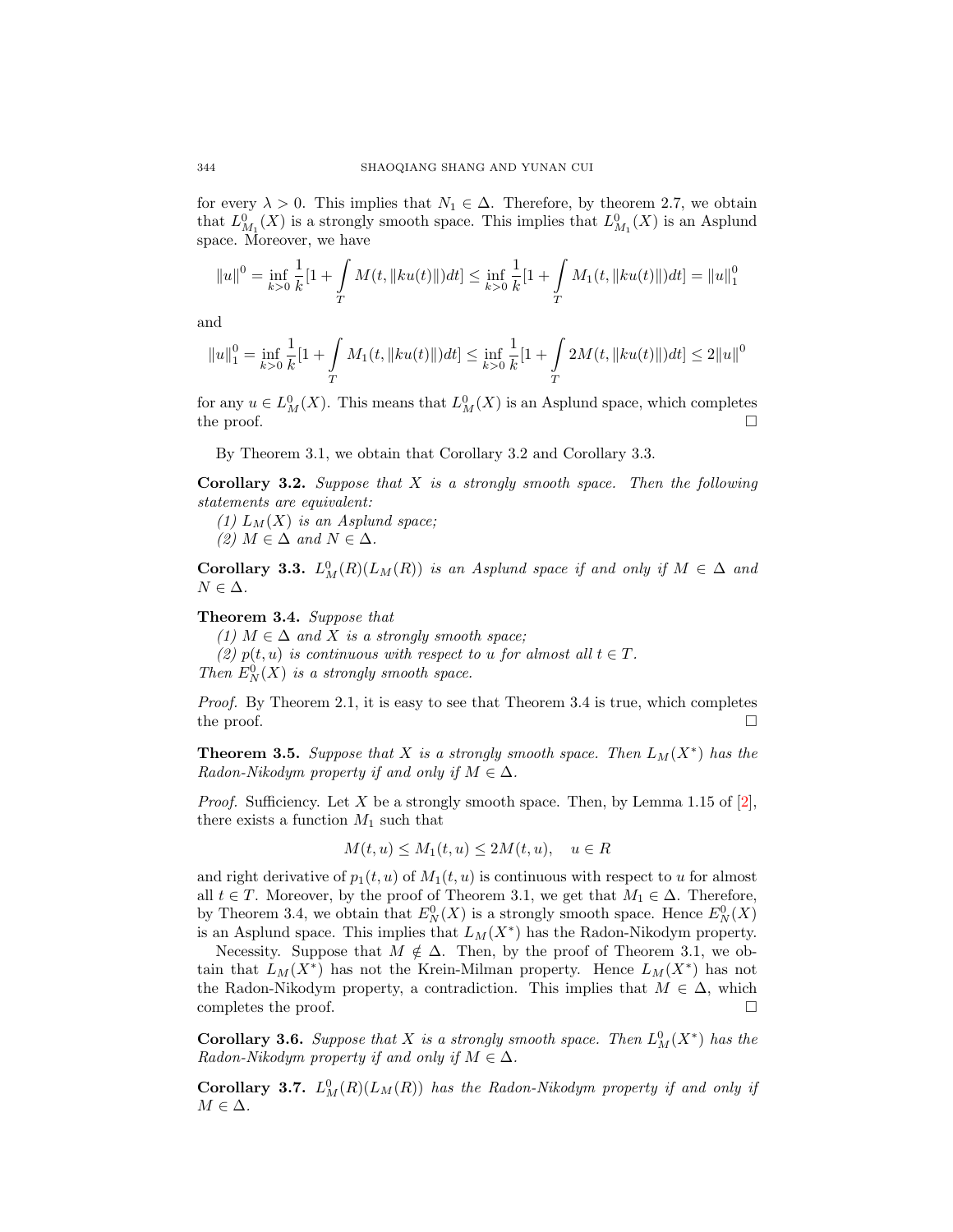### **ACKNOWLEDGMENT**

This research is supported by "China Natural Science Fund under grant 11871181" and "China Natural Science Fund under grant 11561053".

#### **REFERENCES**

- <span id="page-18-0"></span>[1] A. Canino, B. Sciunzi and A. Trombetta, [On the moving plane method for boundary blow-up](http://dx.doi.org/10.1515/anona-2017-0221) [solutions to semilinear elliptic equations,](http://dx.doi.org/10.1515/anona-2017-0221) Adv. Nonlinear Anal.,  $9$  (2020), no. 1, 1–6. [MR](http://www.ams.org/mathscinet-getitem?mr=3935860&return=pdf) [3935860](http://www.ams.org/mathscinet-getitem?mr=3935860&return=pdf)
- <span id="page-18-5"></span>[2] S. Chen, Geometry of Orlicz Spaces, Dissertationes Math., (Rozprawy Mat.) Vol. 356, Warszawa, 1996, 204 pp. [MR 1410390](http://www.ams.org/mathscinet-getitem?mr=1410390&return=pdf)
- [3] M. Denker and H. Hudzik, Uniformly non- $l_n^{(1)}$  [Musielak-Orlicz sequence spaces,](http://dx.doi.org/10.1007/BF02868018) *Proc. Indian* Acad. Sci. Math. Sci., 101 (1991), no. 2, 71-86. [MR 1125480](http://www.ams.org/mathscinet-getitem?mr=1125480&return=pdf)
- <span id="page-18-6"></span>[4] L. L. Fang, W. T. Fu and H. Hudzik, [Uniform Gateaux differentiablity and weak uniform](http://dx.doi.org/10.1016/j.na.2003.11.007) [rotundity in Musielak-Orlicz function spaces,](http://dx.doi.org/10.1016/j.na.2003.11.007) Nonlinear Anal., 56 (2004), no. 8, 1133–1149. [MR 2040677](http://www.ams.org/mathscinet-getitem?mr=2040677&return=pdf)
- [5] P. Foralewski, H. Hudzik and P. Kolwicz, [Non-squareness properties of Orlicz-Lorentz se](http://dx.doi.org/10.1016/j.jfa.2012.10.014)[quence spaces,](http://dx.doi.org/10.1016/j.jfa.2012.10.014) J. Funct. Anal., 264 (2013), no. 2, 605–629. [MR 2997393](http://www.ams.org/mathscinet-getitem?mr=2997393&return=pdf)
- <span id="page-18-1"></span>[6] F. A. Hoeg and P. Lindqvist, [Regularity of solutions of the parabolic normalized p-Laplace](http://dx.doi.org/10.1515/anona-2018-0091) [equation,](http://dx.doi.org/10.1515/anona-2018-0091) Adv. Nonlinear Anal., 9 (2020), no. 1, 7–15. [MR 3935861](http://www.ams.org/mathscinet-getitem?mr=3935861&return=pdf)
- [7] H. Hudzik and W. Kurc, [Monotonicity properties of Musielak-Orlicz spaces and dominated](http://dx.doi.org/10.1006/jath.1997.3226) [best approximation in Banach lattices,](http://dx.doi.org/10.1006/jath.1997.3226) J. Approx. Theory, 95 (1998), no. 3, 353–368. [MR](http://www.ams.org/mathscinet-getitem?mr=1657683&return=pdf) [1657683](http://www.ams.org/mathscinet-getitem?mr=1657683&return=pdf)
- [8] H. Hudzik, W. Kurc and M. Wisła, [Strongly extreme points in Orlicz function spaces,](http://dx.doi.org/10.1006/jmaa.1995.1043) J. Math. Anal. Appl., 189 (1995), no. 3, 651–670. [MR 1312545](http://www.ams.org/mathscinet-getitem?mr=1312545&return=pdf)
- [9] H. Hudzik, W. Kowalewski and G. Lewicki, [Approximate compactness and full rotundity in](http://dx.doi.org/10.4171/ZAA/1283) [Musielak-Orlicz space and Lorentz-Orlicz space,](http://dx.doi.org/10.4171/ZAA/1283) Z. Anal. Anwend., 25 (2006), no. 2, 163–192. [MR 2229444](http://www.ams.org/mathscinet-getitem?mr=2229444&return=pdf)
- [10] H. Hudzik and W. Kowalewski, [On some local geometric properties in Musielak-Orlicz func](http://dx.doi.org/10.4171/ZAA/1216)[tion spaces,](http://dx.doi.org/10.4171/ZAA/1216) Z. Anal. Anwend., 23 (2004), no. 4, 683–712. [MR 2110398](http://www.ams.org/mathscinet-getitem?mr=2110398&return=pdf)
- <span id="page-18-2"></span>[11] C. Imbert, T. Jin and L. Silvestre, Hölder gradient estimates for a class of singular or degen[erate parabolic equations,](http://dx.doi.org/10.1515/anona-2016-0197) Adv. Nonlinear Anal., 8 (2019), no. 1, 845–867. [MR 3918407](http://www.ams.org/mathscinet-getitem?mr=3918407&return=pdf)
- [12] P. Kolwicz and R. Pluciennik, [P-convexity of Orlicz-Bochner function spaces,](http://dx.doi.org/10.1090/S0002-9939-98-04290-7) Proc. Am. Math. Soc., 126 (1998), no. 8, 2315-2322. [MR 1443391](http://www.ams.org/mathscinet-getitem?mr=1443391&return=pdf)
- [13] W. Kurc, [Strictly and uniformly monotone Musielak-Orlicz spaces and applications to best](http://dx.doi.org/10.1016/0021-9045(92)90141-A) [approximation,](http://dx.doi.org/10.1016/0021-9045(92)90141-A) J. Approx. Theory 69 (1992), no. 2, 173–187. [MR 1160253](http://www.ams.org/mathscinet-getitem?mr=1160253&return=pdf)
- [14] W. Lian and R. Xu, [Global well-posedness of nonlinear wave equation with weak and strong](http://dx.doi.org/10.1515/anona-2020-0016) [damping terms and logarithmic source term,](http://dx.doi.org/10.1515/anona-2020-0016) Adv. Nonlinear Anal., 9 (2020), no. 1, 613–632. [MR 3980417](http://www.ams.org/mathscinet-getitem?mr=3980417&return=pdf)
- <span id="page-18-3"></span>[15] N. S. Papageorgiou and V. D. Rădulescu, [Nonlinear nonhomogeneous Robin problems with](http://dx.doi.org/10.1515/ans-2016-0023) [superlinear reaction term,](http://dx.doi.org/10.1515/ans-2016-0023) Adv. Nonlinear Stud., 16 (2016), no. 4, 737–764. [MR 3562940](http://www.ams.org/mathscinet-getitem?mr=3562940&return=pdf)
- [16] D. Preiss, R. Phelps and I. Namioka. [Smooth Banach spaces, weak asplund spaces and mono](http://dx.doi.org/10.1007/BF02773783)[tone operators or usco mappings,](http://dx.doi.org/10.1007/BF02773783) Israel J. Math., **72** (1990), no. 3, 257–279. [MR 1120220](http://www.ams.org/mathscinet-getitem?mr=1120220&return=pdf)
- [17] S. Shang and Y. Cui, Uniform rotundity and k-uniform rotundity in Musielak-Orlicz-Bochner function spaces and applications, J. Convex Anal., 22 (2015), no. 3, 747–768. [MR 3400153](http://www.ams.org/mathscinet-getitem?mr=3400153&return=pdf)
- <span id="page-18-8"></span>[18] S. Shang, Y. Cui and Y. Fu, [Smoothness and approximative compactness in Orlicz function](http://dx.doi.org/10.15352/bjma/1381782084) [spaces,](http://dx.doi.org/10.15352/bjma/1381782084) Banach J. Math. Anal., 8 (2014), no. 1, 26–38. [MR 3161679](http://www.ams.org/mathscinet-getitem?mr=3161679&return=pdf)
- [19] S. Shang, Y. Cui and Y. Fu, [Extreme points and rotundity in Musielak-Orlicz-Bochner func](http://dx.doi.org/10.1155/2010/914183)[tion spaces endowed with Orlicz norm,](http://dx.doi.org/10.1155/2010/914183) Abstr. Appl. Anal., (2010), Art. ID 914183, 13 pp. [MR 2720027](http://www.ams.org/mathscinet-getitem?mr=2720027&return=pdf)
- <span id="page-18-7"></span>[20] S. Shang, Y. Cui and H. Hudzik, [Uniform Gateaux differentiability and weak uniform rotun](http://dx.doi.org/10.1016/j.na.2011.11.012)[dity in Musielak-Orlicz function spaces of Bochner type equipped with the Luxemburg norm,](http://dx.doi.org/10.1016/j.na.2011.11.012) Nonlinear Anal., 75 (2012), no. 6, 3009–3020. [MR 2890965](http://www.ams.org/mathscinet-getitem?mr=2890965&return=pdf)
- <span id="page-18-4"></span>[21] R. Xu and J. Su, [Global existence and finite time blow-up for a class of semilinear pseudo](http://dx.doi.org/10.1016/j.jfa.2013.03.010)[parabolic equations,](http://dx.doi.org/10.1016/j.jfa.2013.03.010) J. Funct. Anal., 264 (2013), no. 12, 2732–2763. [MR 3045640](http://www.ams.org/mathscinet-getitem?mr=3045640&return=pdf)
- [22] Y. Yang and R. Xu, [Nonlinear wave equation with both strongly and weakly damped terms:](http://dx.doi.org/10.3934/cpaa.2019065) [Supercritical initial energy finite time blow up,](http://dx.doi.org/10.3934/cpaa.2019065) *Commun. Pure Appl. Anal.*, 18 (2019), no. 3, 1351–1358. [MR 3917710](http://www.ams.org/mathscinet-getitem?mr=3917710&return=pdf)